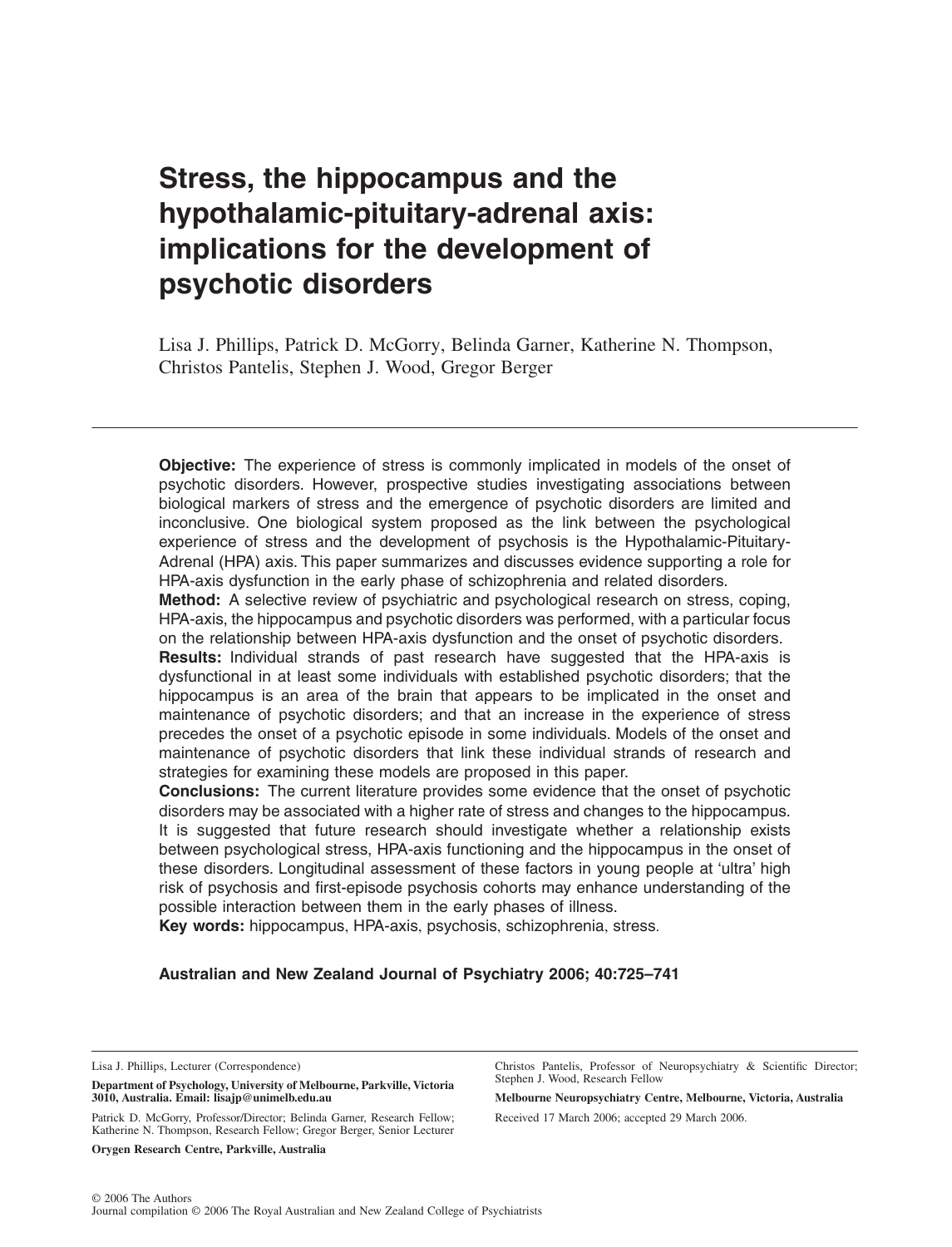A role for stress in the onset and relapse of schizophrenia is an 'inescapable clinical fact' according to a leading biological researcher [1]. According to the stressvulnerability model of psychotic disorders, 'each of us is endowed with a degree of vulnerability that, under suitable circumstances, will express itself in an episode of schizophrenic illness' [2, p.109], with one circumstance being excessive levels of stress. Although the essence of this model has been widely accepted as a model to explain the onset and maintenance of disorders such as schizophrenia, vulnerability markers have not been reliably identified and it is unclear how the psychological experience of stress influences brain biology and, ultimately, the expression of psychotic symptoms.

In recent years, it has been suggested that the Hypothalamic-Pituitary-Adrenal (HPA) axis, one of the primary biological systems that mediates the psychological experience of stress, may be impaired in some individuals with schizophrenia and other psychoses [3]. It is known that the hippocampus is an area of the brain that is intimately involved in regulation of the stress response as well as potentially playing a central role in the development and maintenance of schizophrenia and other psychoses [4–7]. Thus, the HPA-axis and the hippocampus might mediate between the experience of stressful events and the onset of psychotic illnesses.

In this paper, we review evidence supporting a role for stress, HPA-axis dysfunction and hippocampal abnormality in the development and maintenance of schizophrenia and other psychoses and propose three aetiological models linking these elements. Strategies for further research investigating these models are discussed. This review will not focus on the vulnerability component of the stress-vulnerability model – a review of this area of research that has been published recently [8].

#### **Stress and the HPA-axis**

The HPA-axis is one of the primary systems moderating the physiological response to psychological and physiological stressors in mammals [9,10]. Neural signals associated with a stressor are transduced into an endocrine response at the level of the hypothalamus (Fig. 1). The paraventricular nucleus in the hypothalamus is a complex integration centre that receives and coordinates neuroendocrine, autonomic, cognitive and emotional input and is responsible for initiating glucocorticoid secretion (for review, see [11]). Corticotropin releasing hormone (CRH) and, to a lesser extent, arginine vasopressin are then secreted from the paraventricular nucleus of the hypothalamus into the hypophyseal portal system where they reach the anterior pituitary gland and synergistically stimulate the release of adrenocorticotropin hormone. Adrenocorticotropin hormone is then transported in the bloodstream where it



*Figure 1. The HPA-axis. ACTH, adrenocorticotropin hormone; AVP, arginine vasopressin; CRF, corticotropin releasing hormone; GR, glucocorticoid receptors; MR, mineralocorticoid receptors; -ve, negative feedback.*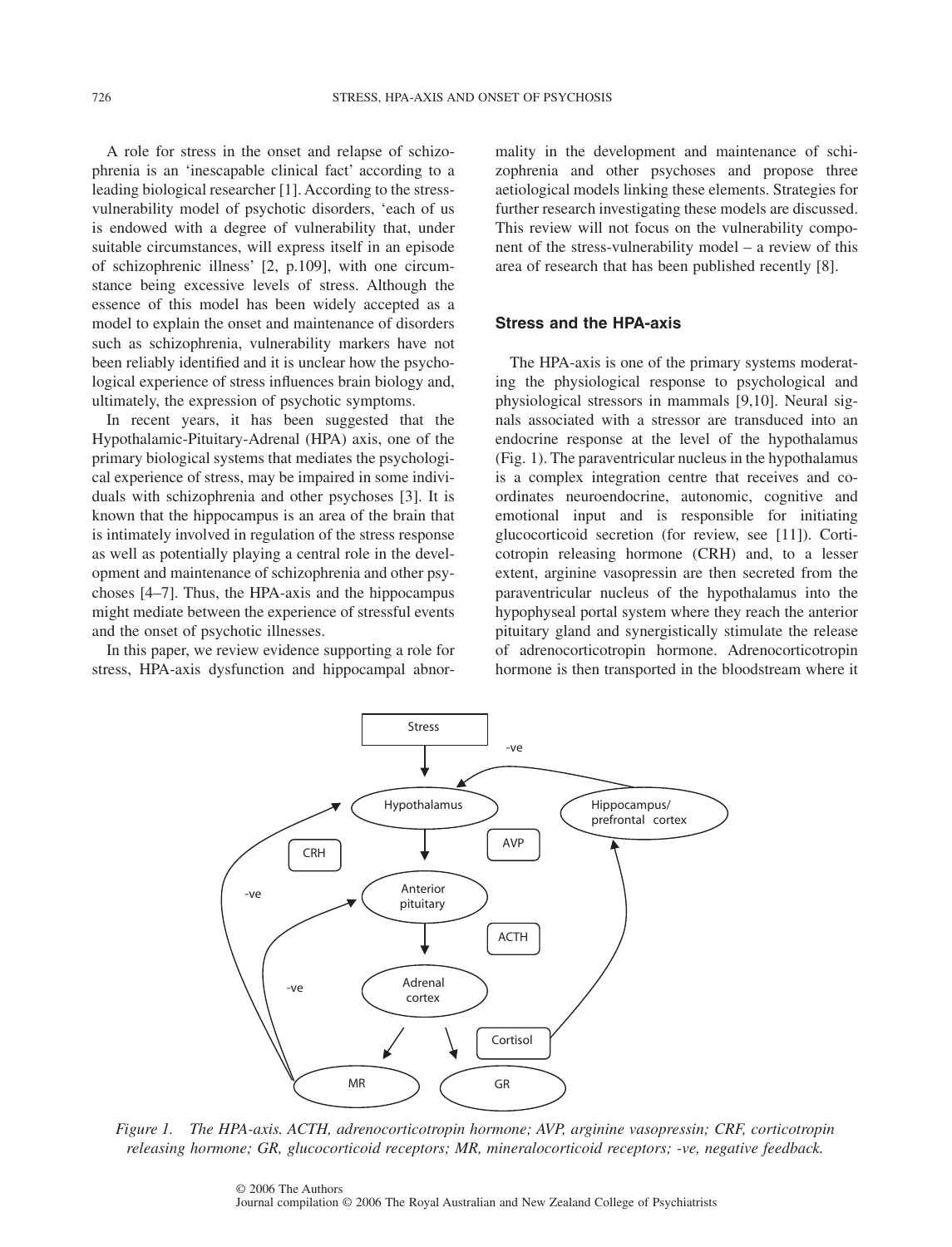stimulates the release of glucocorticoids from the adrenal cortex. The release of glucocorticoids is ultimately inhibited through a negative feedback mechanism.

The glucocorticoid cortisol is a major mediator of the physiological stress response and impacts on many physiological systems to allow the body to react to a stressor. Acute, time-limited rises in cortisol levels are adaptive, but long-term elevation may have a negative effect on the central nervous system, and has been associated with ventricular dilation, cerebral atrophy, cognitive impairment [9] and possibly neurotoxicity [12]. Prolonged heightened cortisol levels also damage the hippocampus, thereby reducing negative feedback further. This vicious cycle of events is often referred to as the 'glucocorticoid cascade' [13].

Other glucocorticoids include corticosterone and cortisone. Corticosterone is released from the adrenal gland in response to stimulation by adrenocorticotropin hormone and assists in regulation of the conversion of amino acids into carbohydrates and glycogen by the liver, and helps to stimulate glycogen formation in the tissues. A recent post-mortem study has indicated that corticosterone appears to penetrate more easily into the human brain than cortisol [14], suggesting that that corticosterone might play a more prominent role in brain functioning than has previously been recognized. Most research to date has focused on cortisol, however. Unlike cortisol and corticosterone, cortisone is produced from cholesterol in the adrenal gland. The primary effect of cortisone is on carbohydrate metabolism.

# **Glucocorticoid receptors**

Two types of receptors for glucocorticoids have been identified. Type I or mineralocorticoid receptors (MR) have a high affinity for natural glucocorticoids such as cortisol, and are densely localized in the hippocampus and septal neurones [15]. Type II receptors or glucocorticoid receptors (GR) have a low affinity for natural glucocorticoids but a higher affinity for synthetic steroids such as dexamethasone [16]. Glucocorticoid receptors are widely distributed throughout the mammalian brain including the limbic system, hypothalamus, pituitary cerebral cortex and brainstem monoaminergic nuclei [15]. Mineralocorticoid receptors are activated at low levels of circulating cortisol and are thought to be primarily involved in maintaining basal HPA activity. Glucocorticoid receptors, on the other hand, respond when glucocorticoid levels rise and MR become saturated, either as a result of the natural circadian rhythm or in response to stress. When this occurs, GR moderate glucocorticoid activity and are responsible for termination of the stress response via negative feedback inhibition, mostly at the level of the hypothalamus and pituitary. Additionally, HPA-axis activity is also regulated by limbic structures, including the hippocampus, amygdala, as well as the prefrontal cortex. The hippocampus contains high concentrations of both MR and GR, and has an important inhibitory role on both basal HPA-axis activity and termination of the stress response [17].

## **Dexamethasone suppression test**

The HPA-axis responsiveness is commonly assessed using the dexamethasone suppression test (DST) [18]. In this test, a synthetic glucocorticoid, dexamethasone, is ingested. The normal response to the ingestion of dexamethasone is the inhibition of cortisol secretion through the initiation of GR-mediated feedback mechanisms. This occurs mainly in the hypothalamus and pituitary as dexamethasone is unable to penetrate the blood–brain barrier. A failure to suppress cortisol release following the administration of dexamethasone reflects a failure in the negative feedback mechanism. This response is seen in conjunction with major depressive disorder [19]. Hypersuppression of cortisol levels following ingestion of dexamethasone, as is typically seen in conjunction with posttraumatic stress disorder [20], indicates an overreactive negative feedback mechanism.

A variant of the DST is the combined dexamethasone/ CRH suppression test (DEX/CRH test), in which participants take an oral dose of dexamethasone in the evening. The following afternoon blood samples are taken at baseline and at regular intervals following intravenous infusion of CRH [21]. The combined test is more sensitive in detecting differences in HPA-axis activity between individuals with and without major depressive disorder than the original DST [22].

# **The relationship between the HPA-axis and the dopamine system**

A synergistic relationship appears to exist between the HPA-axis and the dopaminergic system (for review, see [3,23]). The rate of dopamine (DA) synthesis and release is known to increase in response to acute stress [24], and heightened HPA-axis activity also influences the rate of DA activity [25]. The magnitude of the DA response to stress differs throughout the brain [26]. In rats, for example, stress induces the biggest turnover of DA in the prefrontal cortex, a moderate rate of turnover in the nucleus accumbens and smallest in the neostriatum [27]. It is also thought that heightened DA activity in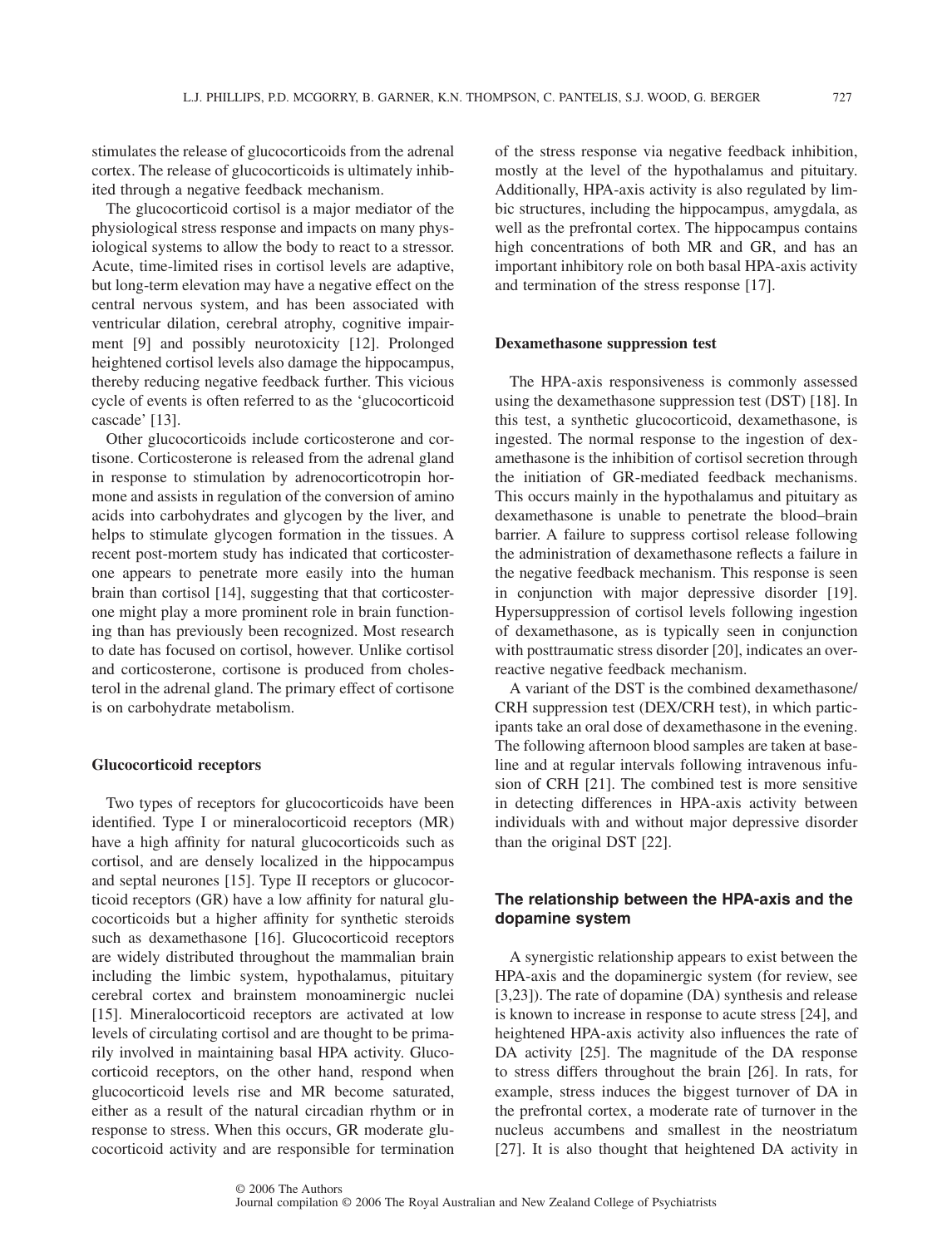prefrontal areas reduces the DA response to stress in subcortical regions [26,28]. Evidence also suggests that exposure to a chronic stressor may result in the downregulation of tonic activity of DA neurones in midbrain regions which could then down-regulate DA levels in the nucleus accumbens [27].

# **Stress, HPA-axis dysfunction and hippocampal damage**

#### **Animal studies**

As mentioned earlier, the hippocampus plays a crucial role in the negative feedback loops that ultimately terminate the physiological stress response and is therefore particularly important in the regulation of glucocorticoid levels [9,29]. Because of its high density of MR and GR, the hippocampus is the region of the brain that is most susceptible to alterations in glucocorticoid levels. Animal studies have demonstrated that prolonged, severe stress causes damage to hippocampal CA3 pyramidal neurones [30–35], and suppresses long-term potentiation of neurones in the CA1 region [36,37], and that neurogenesis in the dentate gyrus is reduced by stress and enhanced by adrenalectomy [38]. Prolonged exposure to elevated levels of corticosterone (the rodent equivalent of cortisol) has also been associated with hippocampal neuronal cell death, changes to cell morphology including atrophy of dendritic processes, and reduced neurogenesis in animals [38–43] and stress-induced memory impairment has been reported in rats [44,45]. Reducing corticosterone secretion in rats has been shown to prevent the degree of hippocampal cell loss that is normally associated with chronic stress [46,47]. The effect of glucocorticoids on hippocampal plasticity is thought to be mediated, in part, by excitatory amino acids and N-methyl-D-aspartic acid (NMDA) receptors [48]. In rats, stress- and corticosterone-induced hippocampal dendritic atrophy is blocked by the administration of phenytoin (which is known to interfere with excitatory amino acids release and actions) [49] and by treatment with an NMDA receptor antagonist, but not a non-NMDA glutamate receptor blocker [48]. Further understanding of the underlying mechanisms of stress-induced structural changes may provide the opportunity for pharmacological prevention and treatment of effects caused by stress.

### **Human studies**

In humans, high plasma cortisol levels also appear to be associated with diminished hippocampal volumes and cognitive impairment. For example, individuals with acute Cushing's disease (marked by chronically high levels of cortisol) show reductions in hippocampal volume, which are correlated with poor performance on tests of verbal memory [50]. Reduced hippocampal volumes and deficits in aspects of memory have also been described in physically healthy elderly individuals with high cortisol levels [51,52] and prolonged exposure to cortisol at plasma concentrations commensurate to that experienced during physical and psychological stress has been demonstrated to decrease memory performance [53]. Nonpsychiatric patients receiving corticosteroid therapy have also been shown to have reduced hippocampal volume and impaired cognition compared with control subjects [54]. Further evidence of alterations to the hippocampus in association with the experience of stress comes from many structural imaging studies that have shown reduced hippocampal brain volumes in anxiety disorders such as posttraumatic stress disorder [55–57] and obsessivecompulsive disorder [58,59]. Finally, it has been shown that treatment of Cushing's Disease and subsequent reduction in cortisol level is associated with hippocampal volume increase [60].

# **Evidence of abnormal HPA-axis function in schizophrenia and other psychotic disorders**

# **Schizophrenia**

Results of studies that have evaluated HPA-axis functioning in association with schizophrenia by assessing plasma, urinary or salivary cortisol levels have been varied. Higher cortisol levels (plasma, salivary or urinary) and abnormal circadian cortisol rhythms have been reported in patients with schizophrenia compared with healthy control subjects in a number of studies [61–68], but not in others [69–75]. In comparison with other psychiatric patient groups, one study reported that patients with schizophrenia have lower urinary cortisol levels than patients with bipolar disorder (manic phase) and major depressive disorder [76], but no differences in salivary cortisol levels were found between patients with schizophrenia and bipolar disorder in another study [67].

Three studies have reported a blunted cortisol response to psychosocial, psychological and physical stressors in schizophrenic patients [72,77,78]. A blunted cortisol response by individuals with schizophrenia compared with control participants has also been shown in a study of the response to acute metabolic stress induced by the injection of 2-deoxy-D-glucose (2-DG) [79]. A blunted cortisol response to stress may reflect an impaired ability to adapt to stress at the biological level. Once again, it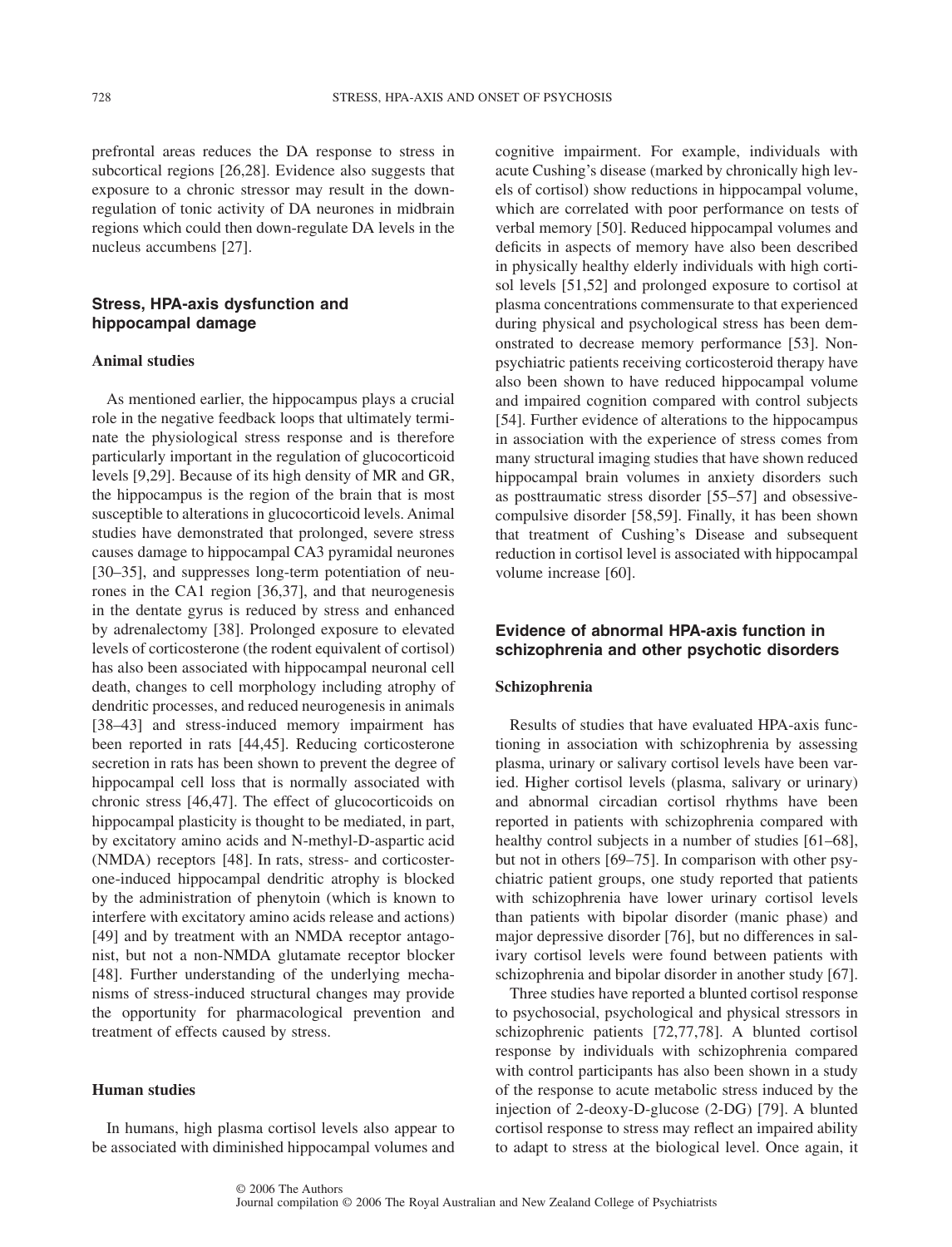should be noted that a number of studies have had different results. Three studies have failed to show any difference in cortisol responses to metabolic stress between patients and controls [70,80,81].

Most studies have reported higher levels of DST non-suppression of cortisol in patients with schizophrenia compared with healthy control subjects [61,63,64,66,68,69,71,82–85], but lower levels of non-suppression compared with depressed patients [82,86,87]. Consistent with these findings, a reduction in GR mRNA levels has been reported in various brain regions, including the hippocampus, prefrontal cortex and amygdala, in schizophrenia patients [88,89], providing further evidence of impairment glucocorticoid negative feedback inhibition.

## **Other psychotic disorders**

The HPA-axis activity also appears to be affected in individuals experiencing psychotic disorders other than schizophrenia. Individuals with major depressive disorder with psychotic features were found to have significantly higher plasma cortisol levels than individuals with non-psychotic major depressive disorder and healthy controls in a study by Belanoff *et al.* [90] and patients with schizoaffective disorder (manic subtype) had significantly higher plasma cortisol levels than controls in a study by Whalley [67]. The particularly high cortisol levels observed in patients with major depression disorder and psychotic features may reflect the combination of HPA pathology associated with depression, and the distress of experiencing psychosis and HPA activation associated with psychosis.

# **Mediating factors**

The heterogeneous nature of psychotic disorders might account for some of the varying results that are reported in the studies which have been mentioned in the preceding paragraphs. For example, a number of studies have reported that individuals with schizophrenia who are also experiencing depression [84,90–93] or high levels of negative symptoms [61,84,94–96] are more likely to show non-suppression in response to the DST than psychotic individuals without either of those symptoms profiles. Although it is noted that not all studies support these findings [85,97–100], methodological differences between studies can explain some of this inconsistency.

Duration of illness may also be important in determining HPA-axis functioning in relation to psychotic disorders. Duration of psychotic symptoms has been negatively correlated with cortisol levels in one study [101], and hyperactivity of the HPA-axis has been reported more consistently in patients who are newly hospitalized or experiencing their first psychotic episode as opposed to chronically ill patients [102]. In particular, an enlarged pituitary volume, an indicator of HPA-axis activation, has been reported in subjects before the onset of psychosis and in first-episode patients, but not in chronic patients [102,103]. Further investigation of the relationship between HPA-axis functioning and phase of psychotic illness are warranted.

Finally, treatment with neuroleptic medication might also account for some of the discrepancy between studies. Treatment with atypical neuroleptics has been shown to reduce cortisol levels [104] and normalize nonsuppression of the DST [96]. For example, studies have reported a lower rate of DST non-suppression in schizophrenia patients following 4–5 weeks of antipsychotic treatment [96,105]. However, one study has reported no difference in diurnal plasma cortisol level between people with schizophrenia who were either neurolepticnaïve, or using antipsychotics, and controls [73]. The mechanisms underlying the action of neuroleptic medication on the HPA-axis is not yet fully understood. Results from a recent study found that both typical and atypical antipsychotics inhibit CRH gene promoter activity and this may be one mechanism by which antipsychotics dampen HPA-axis activity [106]. There is also evidence to suggest that some antipsychotics inhibit GRmediated gene transcription [107]. Animal studies have shown that treatment with antidepressants can upregulate GR in the brain, decrease stress-induced glucocorticoid secretion and enhance HPA-axis feedback, and studies *in vitro* have shown that antidepressants can enhance GR function (for review, see [108]). It should also be noted that animal studies have indicated that dexamethasone can cause cell death – particularly in the striatum and CA1 and CA3 regions of the hippocampus [109], and that long-term antidepressant medication can attenuate this damage [110].

In light of the above discussion, it might be more useful for future studies of HPA-axis functioning in individuals with schizophrenia to take into account variables such as duration of illness and level of depressive symptoms. For example, it does not appear to make a great deal of sense to include individuals with a psychotic disorder who are also experiencing heightened levels of depression in the same group as psychotic individuals without comorbid depressive symptoms. This suggestion is supported by reports of a study that assessed the effect of a glucocorticoid antagonist in the treatment of schizophrenia. The results of many of the studies that are reported above suggest that the HPA-axis is potentially

Journal compilation © 2006 The Royal Australian and New Zealand College of Psychiatrists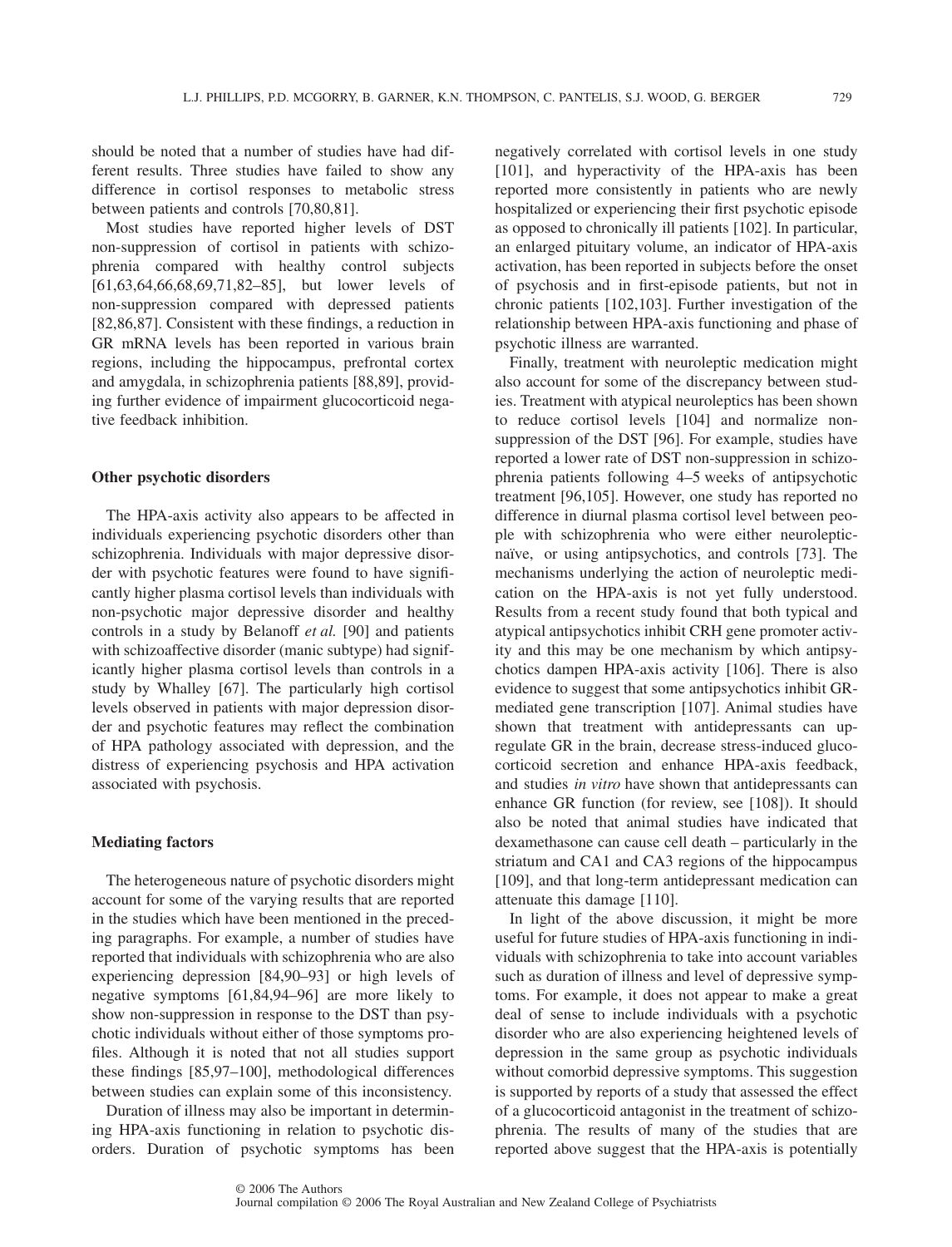an important therapeutic target in psychotic illnesses. Accordingly, Gallagher *et al*. assessed the effect of a glucocorticoid antagonist – RU486 (mifepristone) – on neurocognitive functioning and symptoms in schizophrenia [111]. Contrary to their hypotheses no effect of the drug was noted in the schizophrenia cohort. This was surprising to the researchers as an earlier study in bipolar patients had shown an ameliorative effect of RU486 on neurocognitive functioning [112]. Gallagher *et al*. suggested that either the HPA-axis dysfunction seen in association with psychosis might not be attributable to the same underlying neurobiological abnormalities that seen in association with bipolar disorder or differences in HPA-axis functioning between individuals with schizophrenia muted the positive results that might have been seen in a subgroup of patients. They suggested that future studies in schizophrenia should concentrate on those individuals with a demonstrable HPA-axis dysfunction.

#### **The hippocampus and psychotic disorders**

## **Neurocognitive studies**

Studies of neurocognition strongly suggest that the hippocampus is impaired in individuals with psychotic disorders. Impairments in attention and memory are commonly experienced by individuals with psychotic disorders [113–118]. Furthermore, hippocampaldependent verbal memory is thought to be a strong predictor of functional outcome [119].

#### **Studies of brain structure**

Studies of hippocampal brain structure provide stronger evidence for a role of the hippocampus in the onset or maintenance of psychosis. One review paper has reported that that psychotic disorders are characterized by reductions in hippocampal and para-hippocampal gyrus volumes, disarray of hippocampal pyramidal neurones, smaller hippocampal neurone size and lower levels of protein in synapses in the hippocampus [120], although some of these findings require further confirmation. Structural neuroimaging studies have repeatedly found decreased hippocampal volumes in psychotic patients [121–123]. Those findings are supported by spectroscopy, functional imaging and shape analysis studies which have also provided evidence of hippocampal abnormalities in association with schizophrenia [124–127]. The most robust results come from highresolution MRI studies of chronic schizophrenia patients, using slices of less than 1.5 mm [128,129], with only one published study of 1.5 mm slices reporting no difference in hippocampal volume between schizophrenia and control subjects [130]. The difference in hippocampal volumes is already apparent when comparing individuals experiencing a first psychotic episode with controls [4], but a recent cross-sectional comparative study suggested that structural changes to medial temporal regions, including the hippocampus, do not occur until after the onset of acute levels of psychosis and that the pattern of structural change differs according to the type of psychosis that develops [131]. This is supported by the results of the only study to date that has been able to assess changes in brain structure during the transition to acute psychosis. This study indicated that left parahippocampal, fusiform and orbitofrontal and cerebellar cortices and cingulate gyri volumes of young people who were identified as being at 'ultra' high risk of psychosis were reduced after the onset of acute psychosis [132].

#### **Studies of neuropathology**

The neuropathology underlying hippocampal volume reduction in schizophrenia and other psychiatric disorders has not been fully elucidated; however, the reduced neuropil hypothesis suggests that atrophy of cell soma, neuronal processes and synaptic contacts in the hippocampus and prefrontal cortex results in reduced cortical volume at the macroscopic level, which may underlie the functional disturbances observed in schizophrenia [133]. As discussed earlier, excessive exposure to glucocorticoids leads to a reduction in neuronal volume and atrophy of dendrites in the hippocampus [134] and therefore may be a contributing mechanism to the structural changes observed in psychiatric disorders. In line with this suggestion, a decrease in the number of hippocampal neurones has previously been cited as characteristic of schizophrenia [135,136], although not all studies have supported this finding [137–139]. Studies examining the size of neuronal cell bodies have produced more consistent results; three relatively large studies reported a decrease in size of pyramidal neuronal cell bodies in the hippocampus of schizophrenia patients [140–142]. Synaptic and dendritic abnormalities have also been described in the hippocampus of schizophrenia patients. These include decreased expression of synaptophysin and other presynaptic proteins in the hippocampal formation [143–146] indicating a reduction in synaptic density. Decreased levels of growth-associated-protein 43 (GAP-43) mRNA have also been detected in the hippocampus [147], indicating a reduction in synaptic plasticity. Extensive investigations in psychotic disorders other than schizophrenia have not been yet conducted.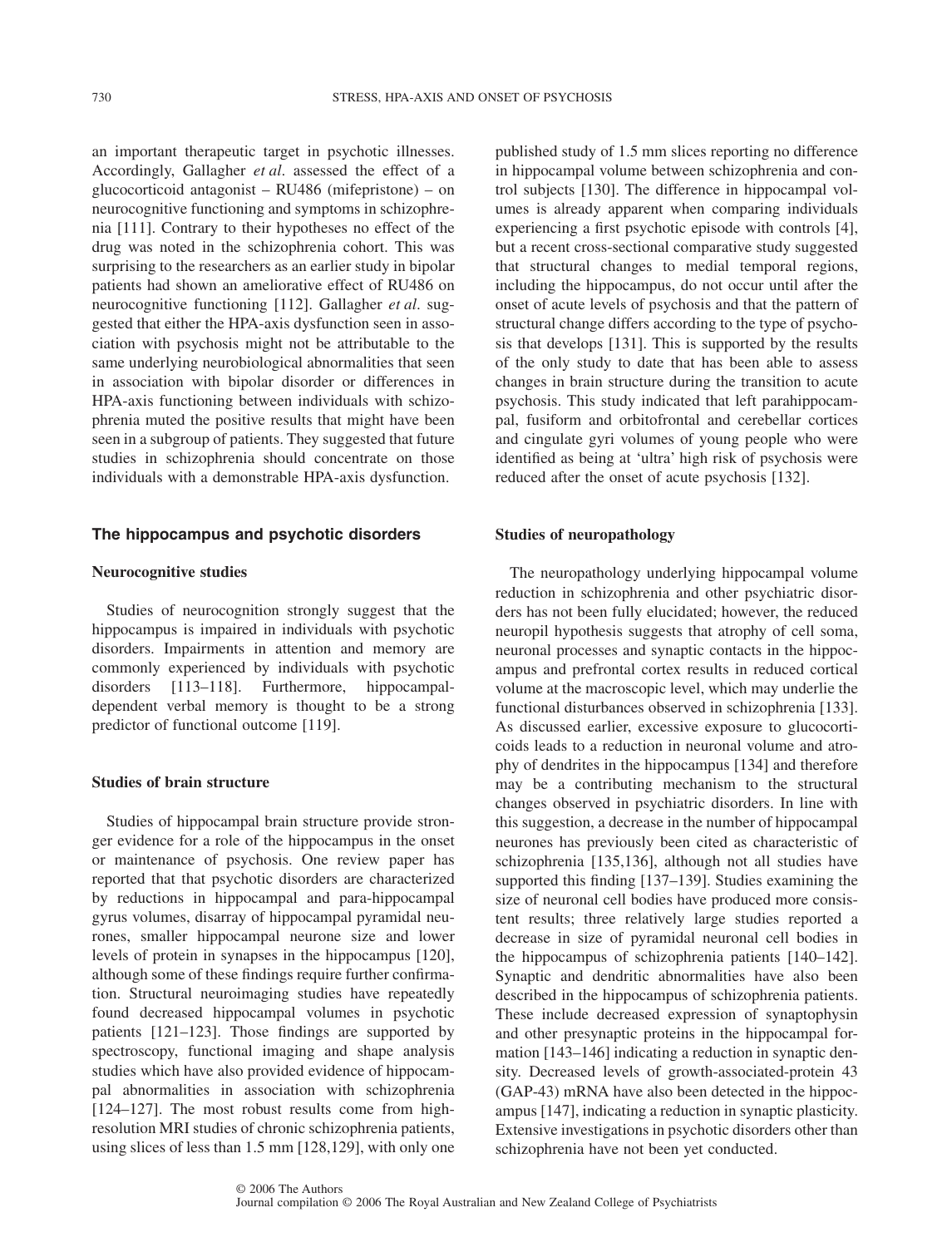#### **Stress and psychosis**

# **Defining stress**

'Stress' is a concept that is widely referred to in medicine and psychology in a wide range of contexts. For example, biological or physiological definitions of stress refer to the non-specific response of the body to factors that threaten homeostasis [148], while current psychological conceptualizations of stress refer to a process whereby stimuli are appraised and evaluated and a coping response is developed [149]. Within the psychosis literature, 'stress' is generally used to refer to external events that cause the individual to experience a degree of distress or anxiety. Although the experience of psychosis itself, or the process of developing psychosis, has been shown to result in the experience of posttrauma symptoms [150,151], relatively little research has addressed this process to date. This paper is limited to reviewing the literature that has used the restricted definition of stress as a stimulus and its relationship with the onset or maintenance of psychotic disorders. For a review of the relationship between psychosis and stress considered more broadly, the reader is referred to Philips *et al*. (in preparation).

The most common method for evaluating the experience of stress by individuals with psychotic disorders is the 'life events' approach, whereby the number of stressful events experienced during a certain time period is counted. This approach assumes that feelings of distress are correlated with the number of events that are experienced.

#### **Retrospective studies of life events and psychosis**

The first major study investigating the potential relationship between the experience of stressful life events and the onset of a psychotic episode was conducted more than three decades ago [152]. The study reported that individuals with schizophrenia experienced almost double the number of stressful events over the 13-week period immediately preceding the onset of a psychotic episode (mean = 1.74 events) than a healthy comparison group (mean  $= 0.96$  events). Forty-six per cent of the patient group had experienced at least one independent event in the 3-week period immediately preceding episode onset, but only 12% had an event in any of the other 3-week periods under review. A number of more recent studies have replicated Brown and Birley [152] by finding an increase in the number of life events experienced before the onset of an acute episode [101,153–157]. However, Chung *et al.* [158] reported no change in the

frequency of life events before onset, and Gruen and Baron [159] reported that only 15.4% of chronic schizophrenia patients experienced stressors at a severe or extreme level during the 12 months before onset of illness. Differences in results between the studies are largely due to methodological or sampling differences, although Jacobs and Myers [160] reported that the role of life events in the onset of schizophrenia was probably 'marginal' and they possibly played a 'small contributory role such as a precipitating or triggering effect'(p.86) but not a causative role.

#### **Prospective studies of life events and psychosis**

The development of reliable criteria to identify individuals at heightened risk of developing a psychotic disorder has enabled prospective investigation of the relationships between the experience of stressors and onset of psychosis. So far, two studies have been conducted within this group. Mason *et al.* [161] reported that the number of life events experienced by individuals deemed to be at ultra high risk (UHR) of developing a psychosis did not predict onset of disorder. Unpublished results from the PACE Clinic in Melbourne, Australia have indicated that while individuals who meet UHR criteria experienced significantly fewer life events than individuals in a comparison group, they felt they did not cope as well with stressors as a healthy control group and were more distressed by events. Once again, the number of events experienced did not predict onset of psychosis in the UHR group.

A number of longitudinal studies involving individuals with established illness have been conducted to assess the relationship between experience of life events and relapse of illness. An increase in the number of life events experienced in the 4-week period immediately preceding a relapse was reported by Ventura *et al.* [162] and Pallanti *et al.* [163]. Hirsch *et al.* [164] failed to find a significant difference between the number of events experienced in the 4 weeks preceding relapse compared with another 4 week period. It should be noted that the validity of the relapse prodrome as a model for the initial prodrome has not been established and the potential influence of factors such as treatment on the relapse prodrome remains unknown.

#### **Minor stressors and psychosis**

Norman and Malla [165] suggested that individuals with schizophrenia are more likely to be adversely affected by chronic difficulties and stressors experienced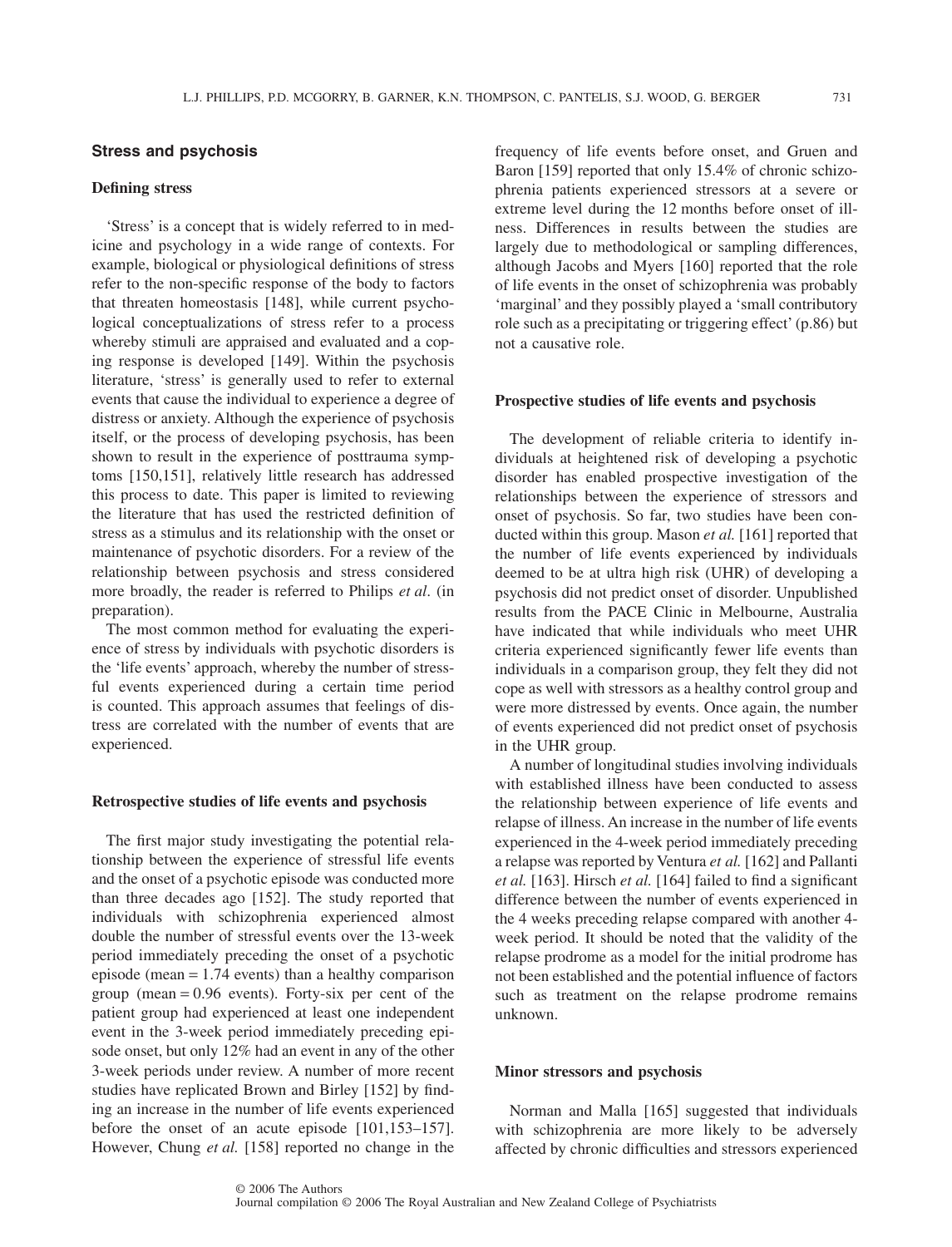in comparatively normal circumstances than more unusual major life changes and challenges. They demonstrated that the level of distress reported by individuals with schizophrenia was significantly correlated with the number of minor stressors experienced, but not with the number of major events [166,167]. Beck and Worthen [168] reported that individuals with schizophrenia were likely to attribute symptom exacerbation to stressors of 'low severity'.

The only other study comparing the influence of major and minor events on the experience of psychotic symptoms was conducted by Hardesty *et al.* [169]. They reported that major life events experienced by individuals with schizophrenia were often followed by an increase in negative symptomatology, but minor events (often including positive events) were more likely to be associated with a decrease in depressive symptoms. The impact of either major or minor stressors on 'florid schizophrenic psychopathology' (positive symptoms) in this study was small.

#### **Experience sampling method and psychosis**

Myin-Germeys *et al*. [170] used the Experience Sampling Method to examine the experience of stress by individuals with schizophrenia compared with their firstdegree relatives and healthy controls. Individuals with schizophrenia reported significantly higher levels of 'event-related stress' than the healthy comparison group and significantly higher levels of socially related stress than either their first-degree relatives or the comparison group. They concluded that daily life stress and mood is related in a dose–response fashion with level of genetic or familial risk of psychosis. This suggests that stress reactivity could be viewed as a vulnerability marker for psychosis, but as the study was cross-sectional, this possibility has not been evaluated.

#### **Stress and other psychotic disorders**

Few studies have assessed the relationship between the experience of stress and the onset of other psychotic disorders. Bebbington *et al*. [153] reported an increase in life events of marked or moderate severity over the 6-month period before onset of mania compared with normal controls. They also reported that patients with depressive psychoses experienced more life events in the 3 months before illness onset than were experienced by a control group in 3 months and concluded that all types of psychotic disorder are equally likely to be precipitated by life events. Another study by Clancy *et al*. [171] reported that individuals suffering from unipolar depression were most likely to experience a significant life event preceding a relapse of symptoms (39%) followed by bipolar patients (27%) and schizophrenia (11%). Chung *et al*. [158], however, found that in the 26-week period preceding onset of illness, only 14% of manic patients experienced a significant life event compared with 33% of schizophrenia group and 66% of those with schizophreniform psychosis. A 'kindling' model of bipolar disorder has been proposed whereby early manic episodes are thought to be associated with the experience of increasing levels of stressors, but later episodes are more autonomous (analogous to the 'kindling' model of epilepsy) [172–174] although some recent studies and reviews have opposed this model [175,176].

#### **Criticism of stress research**

Studies investigating a link between onset of psychotic illnesses and the experience of stress have been criticized for poor study design and inadequate sample sizes. There has also been controversy surrounding the use of the 'life events' approach as it may not fully assess an individual's level of stress [177–179]. However, the research reviewed above suggests that the experience of stressful, or distressing, events and the inability to adequately cope with them may affect the development of psychosis. A meta-analysis of this research has not yet been performed, but might provide some clarity to the issue. Stress management and coping skills training has been incorporated in many psychological treatment approaches for psychotic disorders [180–184].

# **Summary**

The research that has been summarized above suggests that the experience of stress, HPA-axis dysfunction and hippocampal damage are all associated with at least some cases of psychotic disorders. Most of this research has focused on schizophrenia, but it is possible that similar processes underlie other psychotic disorders. To date, however, the published research has addressed the association between these factors and psychosis in isolation – surprisingly a fully integrated model has not yet been tested. We propose three models of the development of psychosis that attempt to synthesize these strands of research. The first draws extensively on the glucocorticoid cascade hypothesis developed by Sapolsky *et al.* [185,186], which proposes that excessive cortisol levels result in damage to neurological regions, such as the hippocampus. The second model suggests that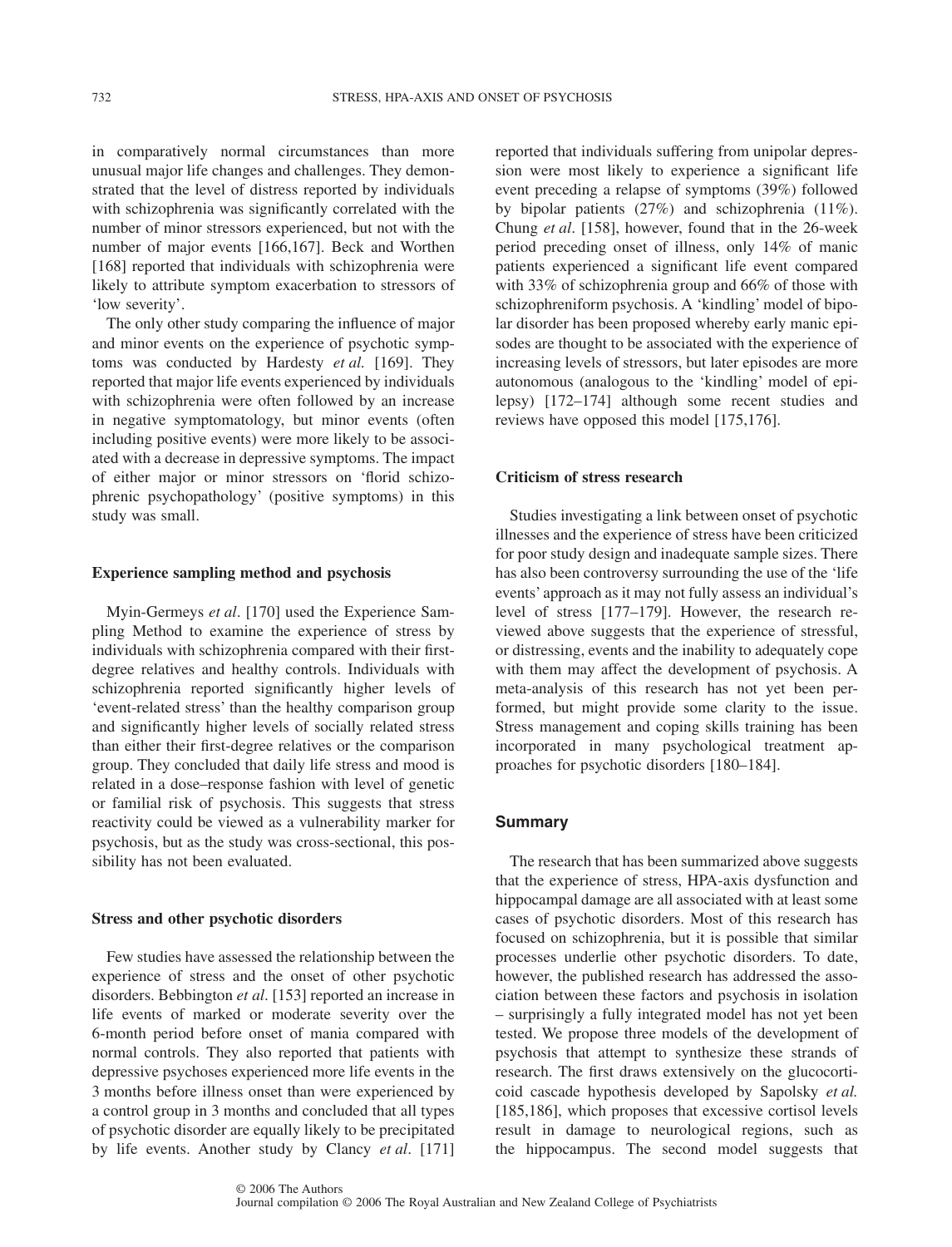insufficient GR activity can be damaging to the brain [187]. The final model proposes that prefrontal cortex pathology might impact on HPA-axis functioning and the hippocampus to influence the development of psychotic symptoms. Although described separately, these models might not act exclusively.

# **Model 1: overactive glucocorticoids**

This model builds on the suggestion that there is more than one period of heightened vulnerability for the development of psychotic illness across the life span [1,188,189]. The first 'window' of vulnerability occurs during the perinatal period when an early traumatic event or genetic liability impacts on neurological development (Fig. 2). (A full discussion of the concept of vulnerability to psychotic disorders is outside of the immediate focus of this review. Papers that have addressed this issue include [8,190,191]). Similarly research regarding evidence for a genetic basis for psychosis is also available elsewhere (e.g. [192–194]). In the case of psychosis, the neuronal damage or abnormal development is thought to particularly affect the hippocampus. In addition, early life factors that compromise the development of the HPA-axis may lead to a long-lasting, if not permanent, neurobiological vulnerability to stress later in life. The set point of HPA-axis activity in adulthood is determined, firstly, by genotype and subsequently, by the environment, particularly during the early stages of life [16], and it has been hypothesized that an imbalance in MR and GR or a change in the set point of the HPA-axis may increase vulnerability for stress-related psychiatric disorders [195]. This model is supported by studies with rats that have demonstrated variations in maternal care (such as frequency of licking and grooming) influence the development of behavioural and endocrine responses to stress in the offspring [196]. This variation in stress reactivity has been linked to permanent alterations of GR expression, via epigenetic mechanisms, resulting in changes in the MR/GR balance (or set point [197,198]). It is speculated that a similar process might occur in humans.

The second window of vulnerability is thought to occur during adolescence. At this time, the brain is undergoing immense maturational changes such as a



*Figure 2. Overactive glucocorticoid model of the onset of psychosis. DA, dopamine; HPA, Hypothalamic-Pituitary-Adrenal.*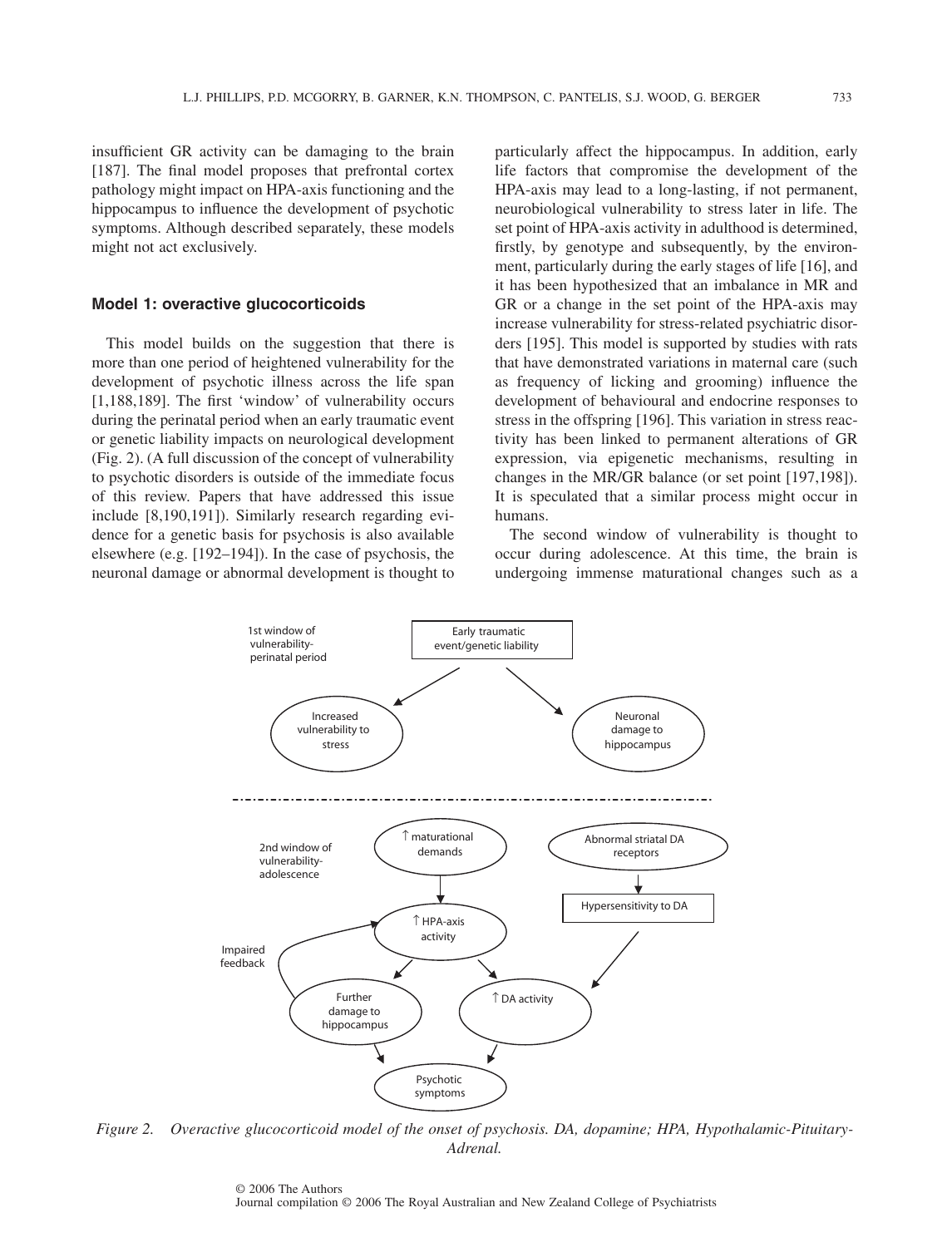decrease in grey matter and an increase in white matter [199], increased activity and metabolic demand in the frontal cortex [200,201] and synaptic pruning and reorganization [202]. The latter are implicated in a widely supported model of the development of psychotic symptoms [202–204]. Adolescence is also a particularly vulnerable time of life when people are typically negotiating the transition to adulthood [205], including identity formation, education and career development and the formation of an independent peer group [206]. Increased HPA-axis activity has been documented during adolescence [207], possibly associated with normal maturation processes. The model suggests that the prolonged overproduction of glucocorticoids at this time, possibly exacerbated by an altered set point of HPA-axis activity, can have a negative effect on an already damaged hippocampus. In turn, this is thought to have a negative impact on the regulation of HPA-axis activity and a feed-forward circuit has been proposed in which glucocorticoid production is driven into overdrive under these circumstances. These hormonal and neuronal modifications are thought to unmask the underlying vulnerability to psychosis, paving the way for the development of psychotic symptoms. For example, as described earlier, heightened HPA-axis activity has been associated with enhanced DA activity in subcortical brain regions [3], and excessive levels of circulating cortisol lead to damage of neuronal processes and reduced neurogenesis, particularly in the hippocampus [208]. This could potentially lead to the development of psychotic symptoms. Subsequent experiences of stress might exacerbate this process, increasing the intensity and frequency of psychotic symptoms that develop.

A parallel process that would contribute to this chain of events might occur if an individual had a hypersensitivity to DA because of abnormalities in striatal DA receptors [3]. During adolescence when HPA activity is augmented, such individuals could experience enhanced HPA activity and hippocampal damage (Fig. 2). This might interact with the process described above to influence the development of psychotic symptoms.

# **Model 2: insufficient glucocorticoid signalling**

A second model suggests that reduced GR signalling might play a role in the development of psychosis. Reduced GR signalling could arise from a primary (genetic) alteration or a secondary alteration, for example, if there are low levels of circulating glucocorticoids (hypocortisolism), low GR numbers, or the binding affinity or functional capacity of GRs is reduced because of prolonged exposure to elevated cortisol levels [187].



*Figure 3. Insufficient glucocorticoid signalling model. DA, dopamine; GR, glucocorticoid receptors; HPA, Hypothalamic-Pituitary-Adrenal.*

As a result, the inhibitory feedback loops of the HPAaxis would not be activated to restrain the stress response, resulting in further release of circulating glucocorticoids, which would result in increased DA levels (as described by Imperato *et al.* [25]) and the development of psychotic symptoms (Fig. 3). This model is similar to the corticosteroid receptor hypothesis of depression, which suggests that impaired corticosteroid receptor signalling results in the increased production of CRH in various regions of the brain that are thought to be associated with the aetiology of depression [22]. In major depression, for example, it is unknown whether a primary abnormality in GR function leads to CRH hyper-secretion (because of impaired negative feedback), or alternatively, whether CRH hyper-secretion (perhaps caused by chronic stress) leads to impaired GR function. Using transgenic mice, one study showed that impaired GR function present from early embryonic life does not result in CRH hypersecretion in adulthood, thus lending support to the latter notion [209]. The GR signalling model has not yet been fully explored in schizophrenia and other psychotic disorders. It should be noted that glucocorticoids exert their adaptive effects (such as changes in energy metabolism, gene transcription and so forth) through MR and GR and

© 2006 The Authors Journal compilation © 2006 The Royal Australian and New Zealand College of Psychiatrists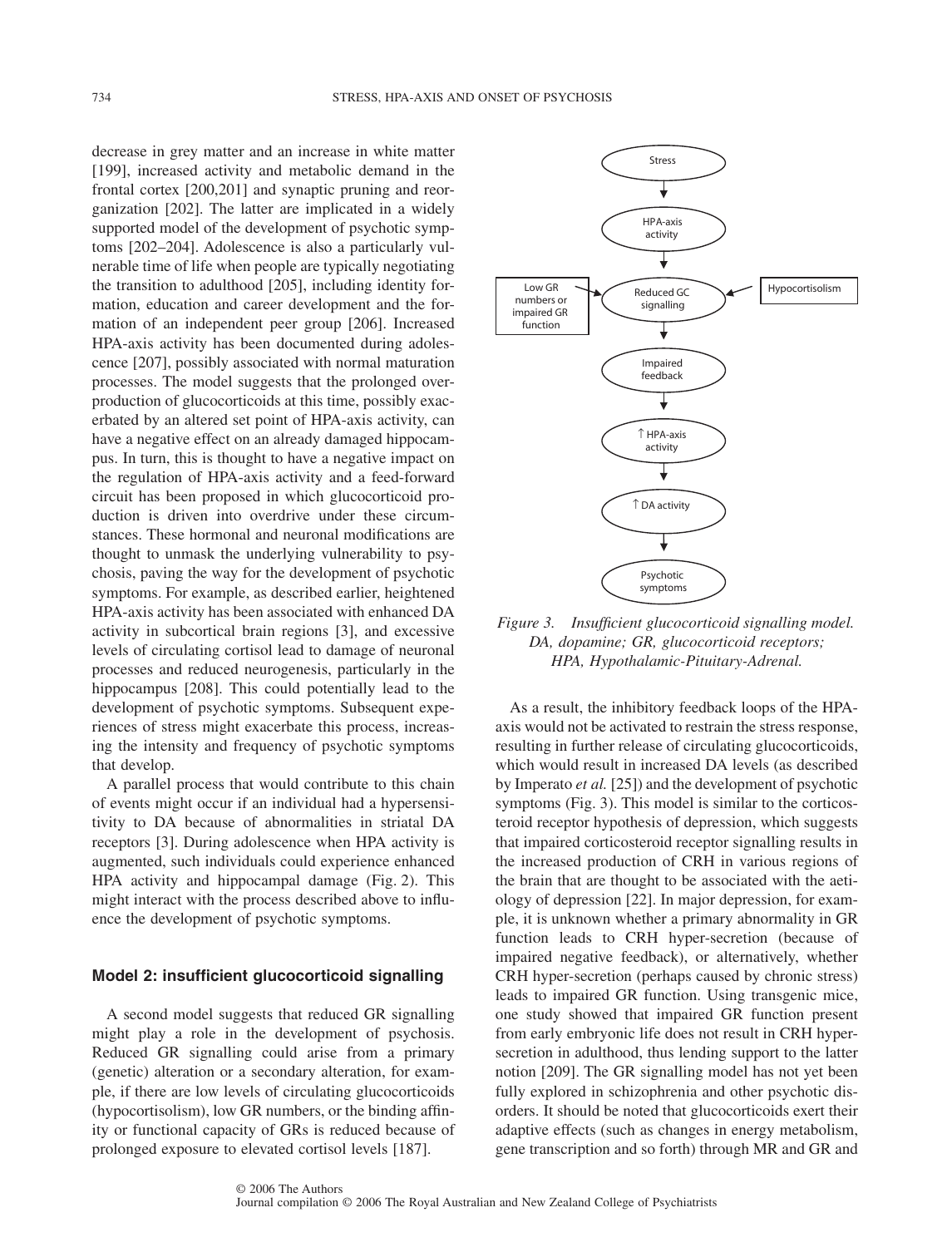thus, if GR signalling is reduced, this will influence, not only negative feedback inhibition, but also the effect of glucorticoids on cellular processes and will result in increased signalling at MR.

#### **Model 3: involvement of prefrontal cortex**

Another process that might explain the hippocampal volume loss and associated dysfunction that is apparent in schizophrenia, and the onset of psychosis during adolescence, has been described by Grace [210]. He has suggested that pathology of the prefrontal cortex might, in turn, impact on the hippocampus ultimately resulting in the expression of psychotic symptoms. A level of pathology in the prefrontal cortex of individuals with psychotic disorders is suggested by evidence of reduced performance on neuropsychological tasks that reflect prefrontal cortical functioning such as tests of executive functioning and working memory [211,212]. This level of dysfunction might be accounted for by a reduction of up to 33% in DA innervation of the prefrontal cortex in the brains of individuals with schizophrenia [213]. Maturation of the prefrontal cortex is not thought to be completed until well into adolescence [214], which may explain the severity of executive function deficits in schizophrenia [189,215]. It is thought that some higher order memory functions that are mediated by the prefrontal cortex when it is fully matured are actually mediated by the hippocampus until that time [216]. However, if the prefrontal cortex does not fully mature or is dysfunctional, it might not be able to take over these tasks. In support of this notion, Grace cites data indicating that some working memory tasks that are usually mediated by the prefrontal cortex in adults are mediated by the hippocampus in individuals with schizophrenia [210]. He hypothesizes that at times of increased stress, the hippocampus of such individuals is under even higher levels of functional demand. Reports of increased 'premorbid' hippocampal volume in a UHR cohort who later developed an acute psychotic episode compared with other individuals in the UHR cohort who did not develop psychosis are consistent with this hypothesis [131,217].

Grace goes on to suggest that under these circumstances, glucocorticoid release could be augmented through a chain of events whereby the prefrontal dysfunction impacts on functioning of the amygdala which in turn impacts on the hippocampus [210]. Stress responses, including glucocorticoid release, would be increased because of the hyperactivated subcortical DA system. Therefore, hippocampal damage could result from the combination of increased release of glucocorticoids resulting from the impact of dysfunctional prefrontal cortex and increased functional demand. Hippocampal mediation of the stress response would then be compromised leading to the 'glucocorticoid cascade' hypothesis referred to earlier. This in itself would lead to further hippocampal damage and so forth (Fig. 4). While appealing, this model is yet to be fully investigated.

#### **Conclusion and future research opportunities**

As outlined extensively above, little is currently known about the functioning of the HPA-axis before the development of psychosis. In a similar vein, little



*Figure 4. Model of psychosis onset incorporating prefrontal cortex pathology. DA, dopamine; PFC, prefrontal cortex.*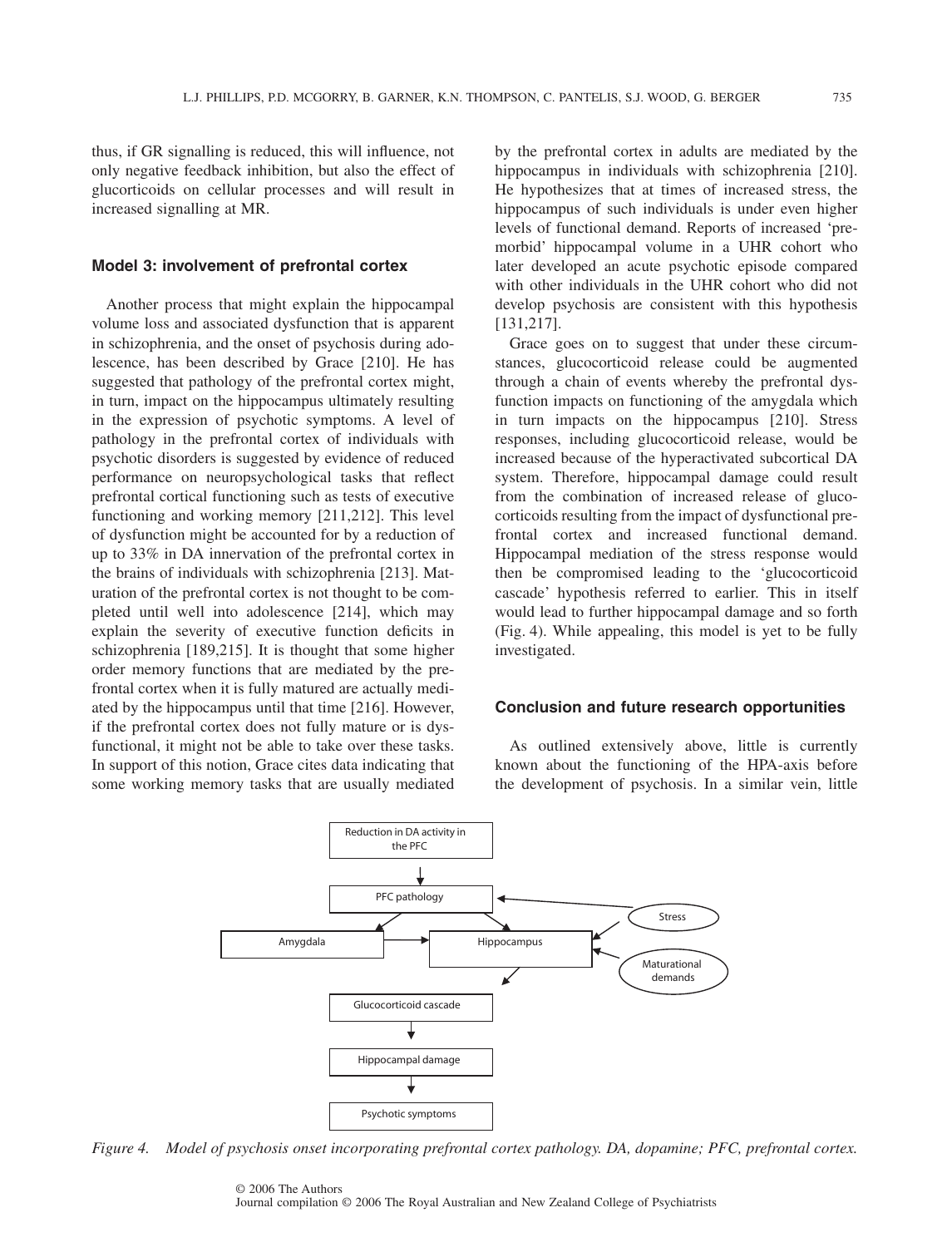research has been performed addressing how the experience of stress might influence the development of psychotic symptoms – despite this model being widely adopted as a rationale for treatment. Moreover, there has been no research that has integrated these various strands of research into a comprehensive model of the onset of psychosis like those described above. It is possible that a combination of these models operate. Existing research linking HPA-axis and DA activity as well as the emerging evidence of hippocampal volume change around the time of onset of a first psychotic episode leans towards Models 1 and 3 being important. However, it is noted that very little investigation of glucocorticoid receptor functioning in relation to psychotic disorders has been conducted.

The development of well-validated criteria to identify young people at UHR of developing a psychotic disorder within a relatively short time period [218–220] provides an opportunity to evaluate the models that have been proposed. To further investigate the role of HPA-axis functioning in the development of acute psychosis in the UHR group, future studies could examine negative feedback mechanisms and GR function, as well as the responsiveness of HPA-axis to challenge such as CRH or an acute stress. This would help to shed light on whether HPA hyperactivity or insufficient glucocorticoid signalling is involved during the prodromal period. Furthermore, these measures of HPA function along with psychological measures of stress could be linked with measures of hippocampal and other brain volumes obtained through neuroimaging techniques to determine whether greater HPA dysfunction/stress is associated with a more severe loss of brain volume during the transition to psychosis.

This review has highlighted other aspects of the relationship between psychosis and HPA-axis activity that warrant further attention. These include differences in level of HPA-axis dysfunction associated with various psychotic disorders other than schizophrenia, the profile of HPA-axis activity associated with different subtypes of schizophrenia, and determining whether the therapeutic effect of antipsychotic medication is mediated, in part, by normalizing HPA activity.

Given the potential link between stress, HPA dysfunction, hippocampal damage and psychotic symptoms, the response to stress and the HPA-axis could be a potentially important therapeutic target in psychosis. Both psychosocial and pharmacological interventions may have a role to play. Although still in its early stages, a greater understanding of the relationship between HPA-axis function and the development of psychosis could provide the opportunity for a range of novel early intervention and preventive treatments.

### **References**

- 1. Weinberger DE. Implications of normal brain development for the pathogenesis of schizophrenia. *Archives of General Psychiatry* 1987; 44:660–669.
- 2. Zubin J, Spring B. Vulnerability: a new view of schizophrenia. *Journal of Abnormal Psychology* 1977; 86:103–126.
- 3. Walker EF, DiFiorio D. Schizophrenia: a neural diathesis-stress model. *Psychological Review* 1997; 104:667–685.
- 4. Velakoulis D, Pantelis C, McGorry PD *et al.* Hippocampal volume in first-episode psychoses and chronic schizophrenia: a high resolution Magnetic Resonance Imaging study. *Archives of General Psychiatry* 1999; 56:133–140.
- 5. Gur RE, Maany V, Mozley D, Swanson C, Bilker W, Gur RC. Subcortical MRI volumes in neuroleptic-naive and treated patients with schizophrenia. *American Journal of Psychiatry* 1998; 155:1711–1717.
- 6. Hirayasu Y, Shenton ME, Saisbury DF *et al.* Lower left temporal lobe MRI volumes in patients with first-episode schizophrenia compared with psychotic patients with first-episode affective disorder and normal subjects. *American Journal of Psychiatry* 1998; 155:1384–1391.
- 7. Rapoport JL, Giedd JN, Blumenthal J *et al.* Progressive cortical change during adolescence in childhood onset schizophrenia: a longitudinal MRI study. *Archives of General Psychiatry* 1999; 56:649–654.
- 8. Walker E, Kestler L, Bollini A, Hochman KM. Schizophrenia: etiology and course. *Annual Review of Psychology* 2004; 55:401–430.
- 9. O'Brien JT. The 'glucocorticoid cascade' hypothesis in man. *British Journal of Psychiatry* 1997; 170:199–201.
- 10. Sapolsky RM, Romero LM, Munck AU. How do glucocorticoids influence stress responses? Integrating permissive suppressive stimulatory and preparative actions. *Endocrine Reviews* 2000; 21:55–89.
- 11. Lopez JF, Akil H, Watson SJ. Neural circuits mediating stress. *Biological Psychiatry* 1999; 46:1461–1471.
- 12. Sapolsky RM. Glucocorticoids and hippocampal atrophy in neuropsychiatric disorders. *Archives of General Psychiatry* 2000; 57:925–935.
- 13. Sapolsky R, Krey L, McEwen B. Prolonged glucocorticoid exposure reduces hippocampal neural number: implications for aging. *Journal of Neuroscience* 1985; 5:1221–1224.
- 14. Karssen AM, Meijer OC, van der Sandt ICJ *et al.* Multidrug resistance P-glycoprotein hampers the access of cortisol but not of corticosterone to mouse and human brain. *Endocrinology* 2001; 142:2686–2694.
- 15. Reul JM, de Kloet ER. Two receptor systems for corticosterone in rat brain: microdistribution and differential occupation. *Endocrinology* 1985; 117:2505–2511.
- 16. de Kloet ER, Vreugdenhil E, Oitzl MS, Joels M. Brain corticosteroid receptor balance in health and disease. *Endocrinology Review* 1998; 19:269–301.
- 17. Jacobson L, Sapolsky R. The role of the hippocampus in feedback regulation of the hypothalamic-pituitary-adrenocortical axis. *Endocrinology Review* 1991; 12:118–134.
- 18. Carroll BJ. Dexamethasone Suppression Test: a review of contemporary confusion. *Journal of Clinical Psychiatry* 1985; 46:13–24.
- 19. Yehuda R, Halligan SL, Golier JA, Grossman R, Bierer LM. Effects of trauma exposure on the cortisol response to dexamethasone administration in PTSD and major depressive disorder. *Psychoneuroendocrinology* 2004; 29:389–404.
- Yehuda R, Boisoneau D, Lowy MT, Giller EL. Dose–response changes in plasma cortisol and lymphocyte glucocorticoid receptors following dexamethasone administration in combat veterans with and without posttraumatic stress disorder. *Archives of General Psychiatry* 1995; 52:583–593.
- 21. Heuser I, Yassaouridis A, Holsboer F. The combined dexamethasone/CRH test: a refined laboratory test for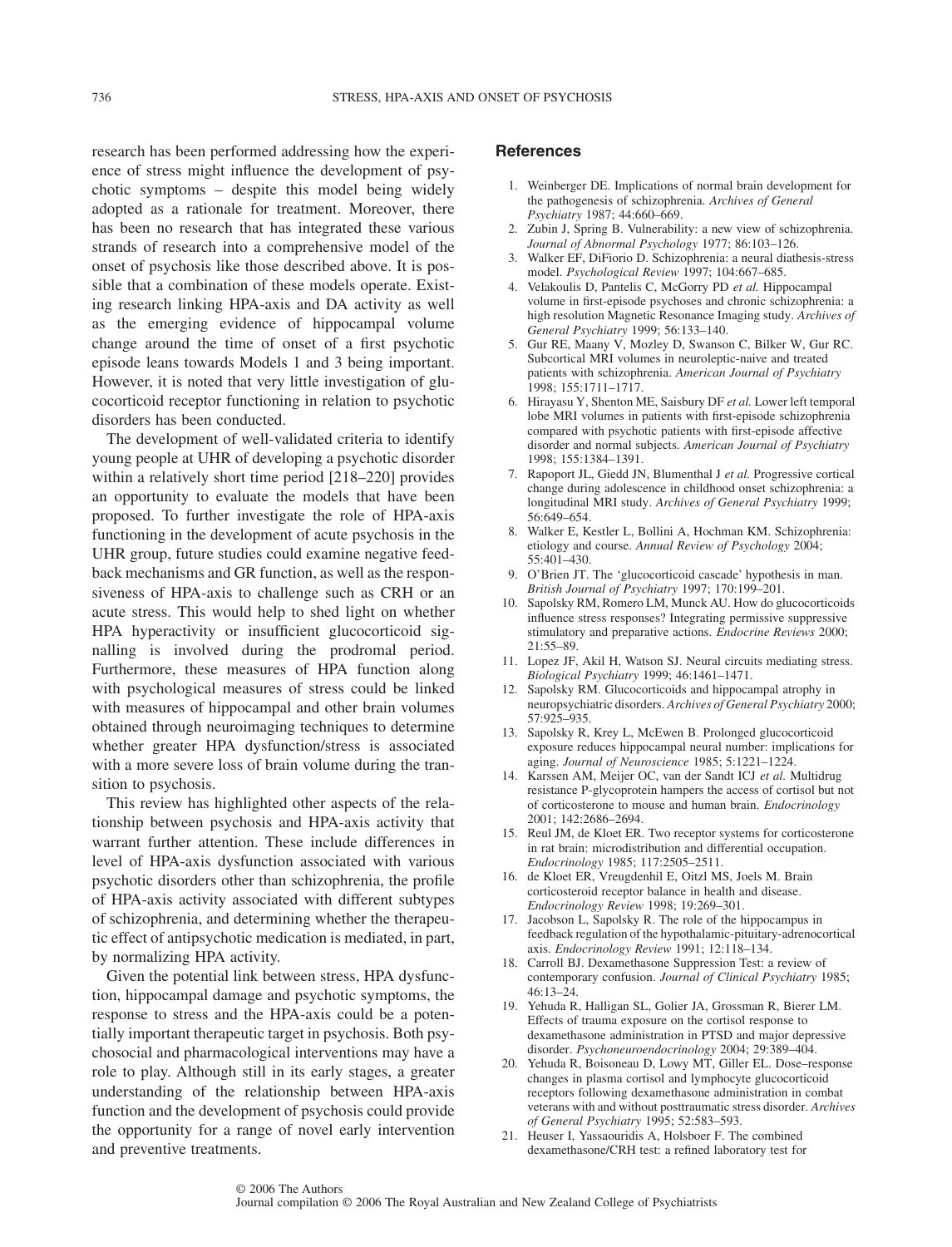psychiatric disorders. *Journal of Psychiatric Research* 1994; 28:341–356.

- 22. Holsboer F. The corticosteroid receptor hypothesis of depression. *Neuropsychopharmacology* 2000; 23:477–501.
- 23. Corcoran C, Walker E, Huot R, Mittal V, Tessner K, Kestler L. The stress cascade and schizophrenia: etiology and onset. *Schizophrenia Bulletin* 2003; 29:671–692.
- 24. Castro SL, Zigmond MJ. Stress-induced increase in extracellular dompaine in striatum: role of glutamatergic action via N-methyl-D-aspartate receptors in substantia nigra. *Brain Research* 2001; 901:47–54.
- 25. Imperato A, Puglisi-Allegra SC, Asolini P, Zocchi A, Angelucci L. Stress-induced enhancement of dopamine and acetylcholine release in limbic structures: role of corticosterone. *European Journal of Pharmacology* 1989; 165:337–338.
- 26. Abercrombie ED, Keefe KA, di Frischia DS, Zigmond MJ. Differential effect of stress on in vivo dopamine release in striatum nucleus accumbens and medial frontal cortex. *Journal of Neurochemistry* 1989; 52:1655–1658.
- 27. Thompson JL, Pogue-Geile MF, Grace AA. Developmental pathology dopamine and stress: a model for the ago of onset of schizophrenia symptoms. *Schizophrenia Bulletin* 2004; 30:875– 900.
- 28. Harden DG, King D, Finlay JM, Grace AA. Depletion of dopamine in the prefrontal cortex decreases the basal electrophysiological activity of mesolimbic dopamine neurons. *Brain Research* 1998; 794:96–102.
- 29. McEwen BS, De Kloet ER, Rostene W. Adrenal steroids receptors and actions in the nervous system. *Physiology Review* 1986; 66:1121–1188.
- 30. Reagan L, McEwen B. Controversies surrounding glucocorticoid-mediated cell death in the hippocampus. *Journal of Chemical Neuroanatomy* 1997; 13:149–158.
- 31. Stein-Behrens B, Mattson MP, Chang I, Yeh M, Sapolsky R. Stress exacerbates neuron loss and cytoskeletal pathology in the hippocampus. *Journal of Neuroscience* 1994; 14:5373–5380.
- 32. Uno H, Eisele S, Sakai A *et al.* Neurotoxicity of glucocorticoids in the primate brain. *Hormones and Behaviour* 1994; 28:336– 348.
- 33. Joels M, Karst H, Alfarez D *et al.* Effects of chronic stress on structure and cell function in rat hippocampus and hypothalamus. *Stress* 2004; 7:221–231.
- 34. Sapolsky RM. Stress glucocorticoids and damage to the nervous system: the current state of confusion. *Stress* 1996; 1:1–11.
- 35. Ohl F, Michaelis T, Vollmann-Honsdorf GK, Kirschbaum C, Fuchs E. Effect of chronic psychosocial stress and long-term cortisol treatment on hippocampus-mediated memory and hippocampal volume: a pilot-study in tree shrews. *Psychoneuroendocrinology* 2000; 25:357–363.
- 36. Xiong W, Wei H, Xiang X *et al.* The effect of acute stress on LTP and LTD induction in the hippocampal CA1 region of anesthetized rats at three different ages. *Brain Research* 2004; 1005:187–192.
- 37. Cao J, Chen N, Xu T, Xu L. Stress-facilitated LTD induces output plasticity through synchronized-spikes and spontaneous unitary discharges in the CA1 region of the hippocampus. *Neuroscience Research* 2004; 49:229–239.
- 38. Gould E, Tanapat P. Stress and hippocampal neurogenesis. *Biological Psychiatry* 1999; 46:1472–1479.
- 39. McEwen BS, Margarinos AM. Stress effects on morphology and function of the hippocampus. *Annals of the New York Academy of Sciences* 1997; 821:271–284.
- 40. Packan DR, Sapolsky RM. Glucocorticoid enlargement of the hippocampus: tissue steroid and receptor specificity. *Neuroendocrinology* 1990; 51:613–618.
- 41. Sapolsky RM, Uno H, Rebert CS, Finch CE. Hippocampal damage associated with prolonged glucocorticoid exposure in primates. *Journal of Neuroscience* 1990; 10:2897–2902.
- 42. Uno H, Lohmiller L, Thieme C *et al.* Brain damage induced by prenatal exposure to dexamethasone in fetal rhesus macaques. I.

© 2006 The Authors

Hippocampus. *Brain Research. Developmental Brain Research* 1990; 53:157–167.

- 43. Woolley CS, Gould E, McEwen BS. Exposure to excess glucocorticoids alters dendritic morphology of adult hippocampal pyramidal cells. *Brain Research* 1990; 591:225– 231.
- 44. Conrad CD, Galea LA, Kuroda Y, McEwen BS. Chronic stress impairs rat spatial memory on the Y maze and this effect is blocked by tianeptine pretreatment. *Behavioral Neuroscience* 1996; 110:1321–1334.
- 45. Luine V, Villegas M, Martinez C, McEwen BS. Repeated stress causes reversible impairments of spatial memory performance. *Brain Research* 1994; 639:167–170.
- 46. Landfield PW, Baskin RK, Pitler TA. Retardation by hormonalpharmacological treatments. *Science* 1981; 214:581–584.
- 47. Meaney MJ, Viau V, Aitken DH, Bhatnagar S. Stress induced occupancy and translocation of hippocampal glucocorticoid receptors. *Brain Research* 1988; 445:198–203.
- 48. Magarinos A, McEwen BS. Stress-induced atrophy of apical dendrites of hippocampal CA3c neurons – involvement of glucocorticoid secretion and excitatory amino acid receptors. *Neuroscience* 1995; 69:89–98.
- 49. Watanabe Y, Gould E, Cameron HA, Daniels DC, McEwen BS. Phenytoin prevents stress- and corticosterone-induced atrophy of CA3 pyramidal neurons. *Hippocampus* 1992; 2:431–435.
- 50. Starkman MN, Gebarski SS, Berent S, Schteingart DE. Hippocampal formation volume memory dysfunction and cortisol levels in patients with Cushing's syndrome. *Biological Psychiatry* 1992; 32:756–765.
- 51. Lupien S, Lecours AR, Lussier I, Schwartz G, Nair NP, Meaney MJ. Basal cortisol levels and cognitive deficits in human aging. *Journal of Neuroscience* 1994; 14:2893–2903.
- 52. Sheline YI, Sanghavi M, Mintun MA, Gado MH. Depression duration but not age predicts hippocampal volume loss in medically healthy women with recurrent major depression. *Journal of Neuroscience* 1999; 19:5034–5043.
- 53. Newcomer JW, Selke G, Melson AK *et al.* Decreased memory performance in healthy humans induced by stresslevel cortisol treatment. *Archives of General Psychiatry* 1999; 56:527–533.
- 54. Brown ES, Woolston D, Frol A *et al.* Hippocampal volume spectroscopy cognition and mood in patients receiving corticosteroid therapy. *Biological Psychiatry* 2004; 55:538–545.
- 55. Stein MB, Koverola C, Hanna C, Torchia MG, McClarty B. Hippocampal volume in women victimized by childhood sexual abuse. *Psychological Medicine* 1997; 27:951–959.
- 56. Talbot PS. The molecular neuroimaging of anxiety disorders. *Current Psychiatry Reports* 2004; 6:274–279.
- 57. Brambilla P, Barale F, Caverzasi E, Soares JC. Anatomical MRI findings in mood and anxiety disorders. *Epidemiologia e Psichiatria Sociale* 2002; 11:88–99.
- 58. Kwon JS, Shin YW, Kim CW *et al.* Similarity and disparity of obsessive-compulsive disorder and schizophrenia in MR volumetric abnormalities of the hippocampus-amygdala complex. *Journal of Neurology Neurosurgery Psychiatry* 2003; 74:962–964.
- 59. Szeszko PR, Robinson D, Alvir JM *et al.* Orbital frontal and amygdala volume reductions in obsessive-compulsive disorder. *Archives of General Psychiatry* 1999; 56:913–919.
- 60. Starkman MN, Giordani B, Gebarski SS, Berent S, Schork MA, Schteingart DE. Decrease in cortisol reverses human hippocampal atrophy following treatment of Cushing's disease. *Biological Psychiatry* 1999; 46:1595–1602.
- 61. Altamura C, Guercetti C, Percudani M. Dexamethasone suppression test in positive and negative schizophrenia. *Psychiatry Research* 1989; 30:69–75.
- 62. Gil-Ad I, Dickerman Z, Amdursky S, Laron Z. Diurnal rhythm of plasma beta endorphin cortisol and growth hormone in schizophrenics compared to control subjects. *Psychopharmacology* 1986; 88:496–499.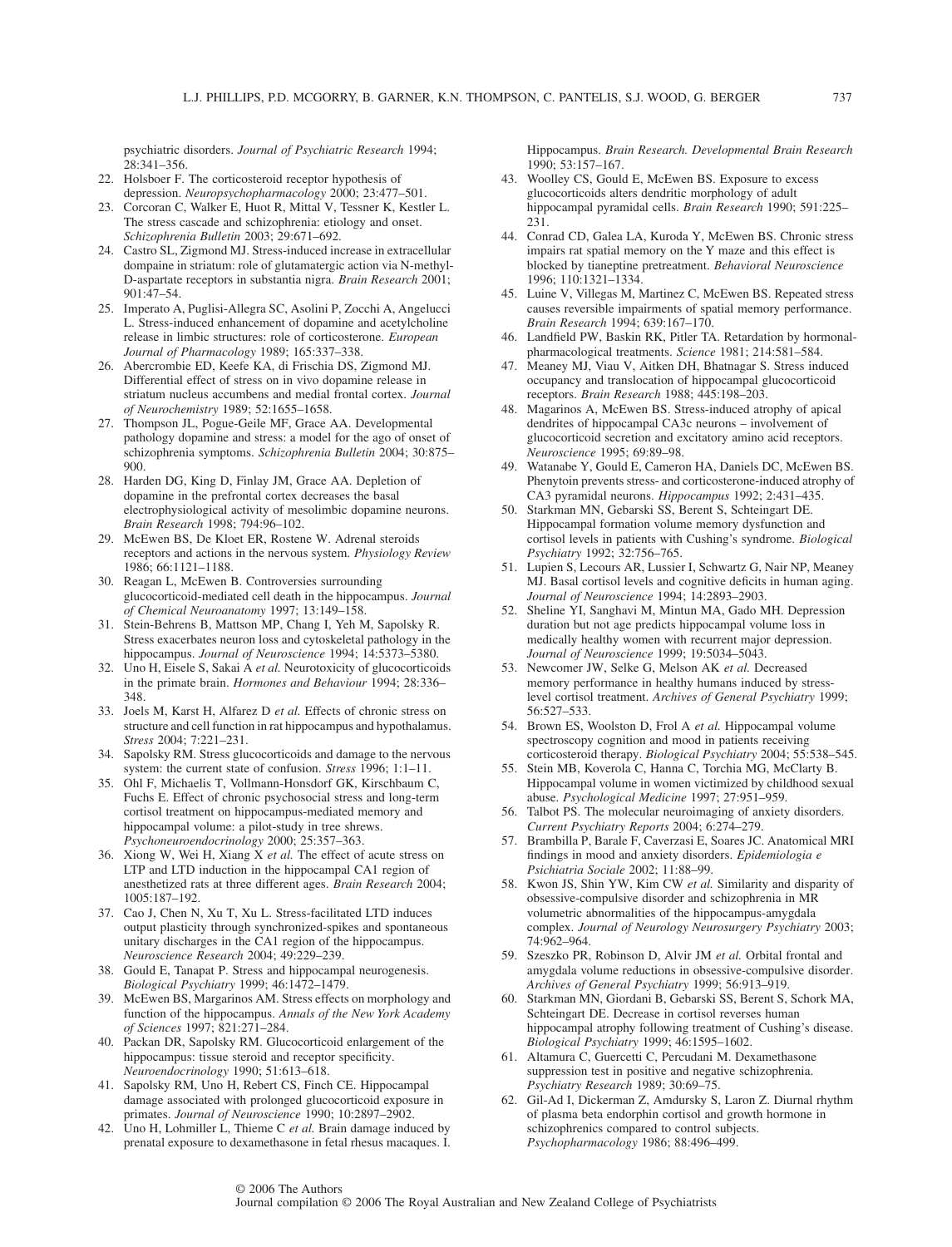- 63. Jakovljevic M, Mück-Šeler D, Pivac N, Crncevic Z, Platelet 5-HT and plasma cortisol concentrations after dexamethasone suppression test in patients with different time course of schizophrenia. *Neuropsychobiology* 1998; 37:142–145.
- 64. Lammers CH, Garcia-Borreguero D, Schmider J *et al.* Combined dexamethasone/corticotropin-releasing hormone test in patients with schizophrenia and in normal controls: II. *Biological Psychiatry* 1995; 38:803–807.
- 65. Meltzer HY, Lee MA, Jayathilake K. The blunted plasma cortisol response to apomorphine and its relationship to treatment response in patients with schizophrenia. *Neuropsychopharmacology* 2001; 24:278–290.
- 66. Mück-Seler D, Pivac N, Jakovljevic M, Brzovic Z. Platelet serotonin plasma cortisol and dexamethasone suppression test in schizophrenic patients. *Biological Psychiatry* 1999; 45:1433– 1439.
- 67. Whalley LJ, Christie JE, Blackwood DH *et al.* Disturbed endocrine function in the psychoses. I: Disordered homeostasis or disease process? *British Journal of Psychiatry* 1989; 155:455– 461.
- 68. Kaneko M, Yokoyama F, Hoshino Y *et al.* Hypothalamicpituitary-adrenal axis function in chronic schizophrenia: association with clinical features. *Biological Psychiatry* 1992;  $25:1 - 7$ .
- 69. Monteleone P, Piccolo A, Martino M, Maj M. Seasonal variation in the dexamethasone suppression test: a longitudinal study in chronic schizophrenics and in healthy subjects. *Neuropsychobiology* 1994; 30:61–65.
- 70. Elman I, Adler CM, Malhotra AK, Bir C, Pickar D, Breier A. Effect of acute metabolic stress on pituitary-adrenal axis activation in patients with schizophrenia. *American Journal of Psychiatry* 1998; 155:979–981.
- 71. Herz MI, Fava GA, Molnar G, Edwards L. The dexamethasone suppression test in newly hospitalised schizophrenic patients. *American Journal of Psychiatry* 1985; 142:127–129.
- 72. Jansen LMC, Gispen-de Wied CC, Kahn RS. Selective impairments in the stress response in schizophrenic patients. *Psychopharmacology* 2000; 149:319–325.
- 73. Rao ML, Strebel B, Halaris A *et al.* Circadian rhythm of vital signs norepinephrine epinephrine thyroid hormones and cortisol in schizophrenia. *Psychiatry Research* 1995; 57:21–39.
- 74. Walder DJ, Walker EF, Lewine RJ. Cognitive functioning cortisol release and symptom severity in patients with schizophrenia. *Biological Psychiatry* 2000; 48:1121–1132.
- 75. Christie JE, Whalley LJ, Dick H, Blackwood DHR, Blackburn IM, Fink G. Raised plasma cortisol concentrations a feature of drug-free psychotics and not specific for depression. *British Journal of Psychiatry* 1986; 148:58–65.
- 76. Yehuda R, Southwick SM, Nussbaum G, Wahby V, Giller EL Jr, Mason JW. Low urinary cortisol excretion in patients with posttraumatic stress disorder. *Journal of Nervous and Mental Disease* 1990; 178:366–369.
- 77. Albus M, Ackenheilo M, Engel RR, Muller F. Situational reactivity of autonomic functions in schizophrenic patients. *Psychiatry Research* 1982; 6:361–370.
- 78. Breier A, Wolkowitz OM, Doran AR, Bellar S, Pickar D. Neurobiological effects of lumbar puncture stress in psychiatric patients and healthy volunteers. *Psychiatry Research* 1988; 25:187–194.
- 79. Marcelis M, Cavalier J, Gielen P, Delespaul P, Van Os J. Abnormal response to metabolic stress in schizophrenia: marker of vulnerability or acquired sensitization? *Psychological Medicine* 2004; 34:1103–1111.
- 80. Breier A, Buchanan RW. The effects of metabolic stress on plasma progesterone in healthy volunteers and schizophrenic patients. *Life Science* 1992; 51:1527–1534.
- 81. Breier A, Davis OR, Buchanan RW, Moricle LA, Munson RC. Effects of metabolic perturbation on plasma homovanillic acid in schizophrenia: relationship to prefrontal cortex volume. *Archives of General Psychiatry* 1993; 50:541–550.
- 82. Asnis GM, Eisenberg J, Lemus CZ, Halbreich U. Dexamethasone suppression test in schizophrenia: a study and review. *Neuropsychobiology* 1986; 15:109–113.
- 83. Baumgartner A, Gräf K-J, Kürten I. Serial dexamethasone suppression tests in psychiatric illness: part I a study in schizophrenia and mania. *Psychiatry Research* 1986; 18:9–23.
- 84. Coppen A, Abou-Saleh M, Milln P, Metcalfe M, Harwood J, Bailey J. Dexamethasone suppression test in depression and other psychiatric illnesses. *British Journal of Psychiatry* 1983; 142:498–504.
- 85. Yeragani VK. The incidence of abnormal dexamethasone suppression in schizophrenia: a review and a meta-analytic comparison with the incidence in normal controls. *Canadian Journal of Psychiatry* 1990; 35:128–132.
- 86. Banki CM, Bissette G, Arato M, O'Connor L, Nemeroff CB. CSF corticotropin-releasing factor-like immunoreactivity in depression and schizophrenia. *American Journal of Psychiatry* 1987; 144:873–877.
- 87. Hubain PP, Simonnet MP, Mendlewicz J. The dexamethasone suppression test in affective illnesses and schizophrenia: relationship with psychotic symptoms. *Neuropsychobiology* 1986; 16:57–60.
- 88. Perlman WR, Webster MJ, Kleinman JE, Weickert CS. Reduced glucocorticoid and estrogen receptor alpha messenger ribonucleic acid levels in the amygdala of patients with major mental illness. *Biological Psychiatry* 2004; 56:844–852.
- Webster MJ, Knable MB, O'Grady J, Orthmann J, Weickert CS. Regional specificity of brain glucocorticoid receptor mRNA alterations in subjects with schizophrenia and mood disorders. *Molecular Psychiatry* 2002; 7:985–994.
- Belanoff JK, Kalehzan M, Fleming-Fick SK, Schzatzberg AF. Cortisol activity and cognitive changes in psychotic major depression. *American Journal of Psychiatry* 2001; 158:1612– 1616.
- 91. Addington D, Addington J. Depression dexamethasone nonsuppression and negative symptoms in schizophrenia. *Canadian Journal of Psychiatry* 1990; 35:430–433.
- 92. Coryell W, Lavori P, Endicott J, Keller M, van Eerdewegh M. Outcome in schizoaffective psychotic and non-psychotic depression: course during a six to 24 month follow-up. *Archives of General Psychiatry* 1984; 41:787–791.
- 93. Yehuda R, Boisoneau D, Mason JW, Giller EL. Glucocorticoid receptor number and cortisol secretion in mood anxiety and psychotic disorders. *Biological Psychiatry* 1993; 34:18–25.
- 94. Newcomer JW, Faustman WO, Whiteford HA, Moses JA, Csernansky JG. Symptomatology and cognitive impairment associate independently with post-dexamethasone cortisol concentrations in unmedicated schizophrenia patients. *Biological Psychiatry* 1991; 29:855–864.
- 95. Saffer D, Metcalfe M, Coppen A. Abnormal dexamethasone suppression test in Type II schizophrenia. *British Journal of Psychiatry* 1985; 147:721–723.
- 96. Tandon R, Mazzara C, DeQuardo J *et al.* Dexamethasone suppression test in schizophrenia: relationship to symptomatology ventricular enlargement and outcome. *Biological Psychiatry* 1991; 29:953–964.
- 97. Dewan MJ, Pandurangi AK, Boucher ML, Levy BF, Major LF. Abnormal dexamethasone suppression test results in chronic schizophrenic patients. *American Journal of Psychiatry* 1982; 139:1501–1503.
- 98. Minas I, Jackson HJ, Joshua S, Burgess P. Depression negative and positive symptoms and the DST in schizophrenia. *Schizophrenia Research* 1990; 5–6:321–327.
- 99. Pivac N, Mück-Šeler D, Jakovljevic M. Platelet 5-HT levels and hypothalamic-pituitary-adrenal axis activity in schizophrenic patients with positive and negative symptoms. *Neuropsychobiology* 1997; 36:19–21.
- 100. Whiteford H, Riney S, Savaia R, Csernansky J. Dexamethasone non-suppression test in chronic schizophrenia. *Acta Psychiatrica Scandinavica* 1988; 77:58–62.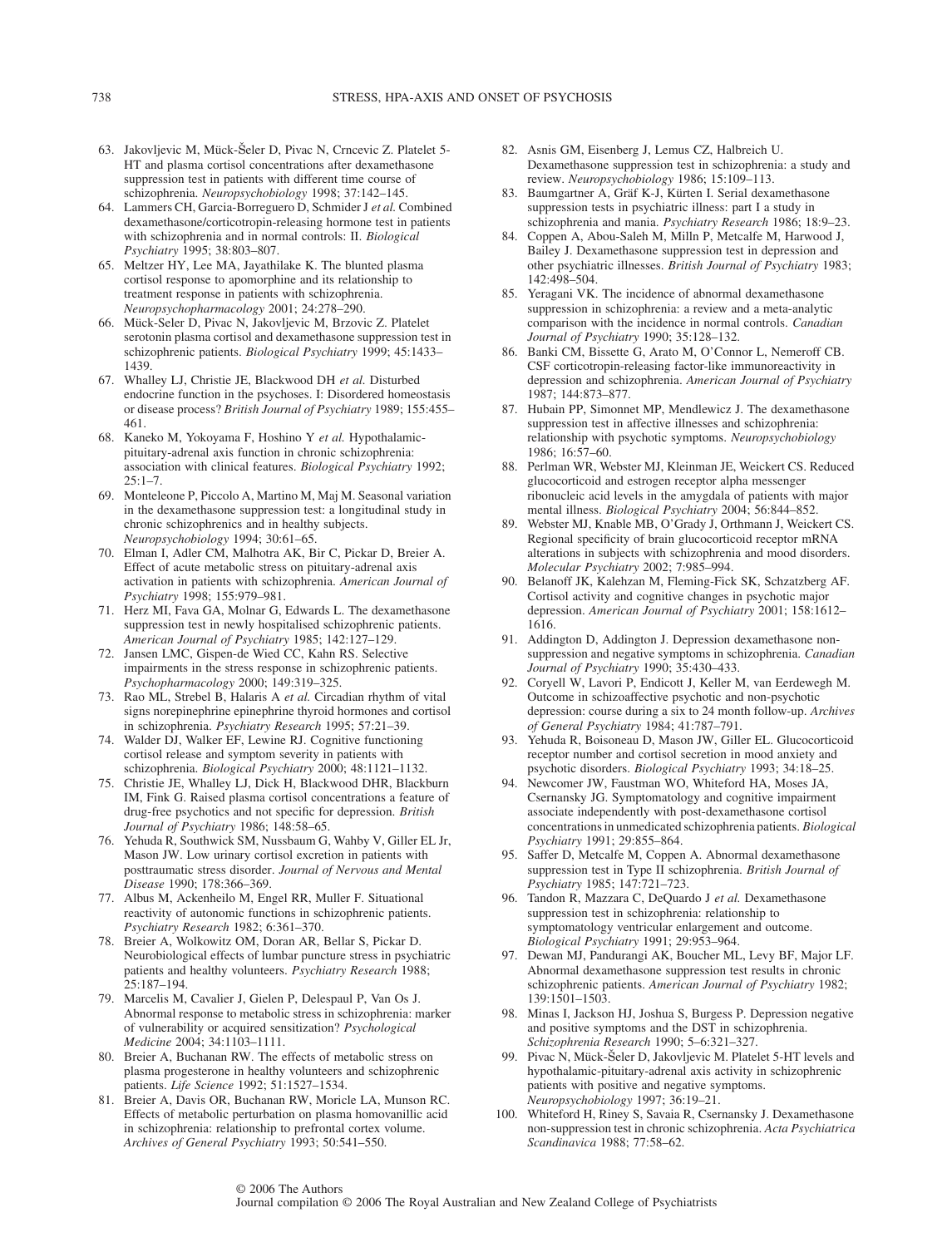- 101. Mazure CM, Quinlan DM, Bowers MB. Recent life stressors and biological markers in newly admitted psychotic patients. *Biological Psychiatry* 1997; 41:865–870.
- 102. Pariante CM, Vassilopoulou K, Velakoulis D *et al.* Abnormal pituitary volume in psychosis. *British Journal of Psychiatry*  $2004: 185:5-10.$
- 103. Garner B, Pariante CM, Wood SJ *et al.* Pituitary volume predicts future transition to psychosis in individuals at ultra-high risk of developing psychosis. *Biological Psychiatry* 2005; 58:417–423.
- 104. Wik G. Effects of neuroleptic treatment on cortisol and 3 methoxy-4-hydroxyphenylethyl glycol levels in blood. *Journal of Endocrinology* 1995; 144:425–429.
- 105. Wik G, Wiesel FA, Eneroth P, Sedvall G, Astrom G. Dexamethasone suppression test in schizophrenic patients before and during neuroleptic treatment. *Acta Psychiatrica Scandinavica* 1986; 74:161–167.
- 106. Basta-Kaim A, Budziszewska B, Jaworska-Feil L *et al.* Antipsychotic drugs inhibit the human corticotropin-releasinghormone gene promoter activity in neuro-2A cells: an involvement of protein kinases. *Neuropsychopharmacology* 2006; 31:853–865.
- 107. Basta-Kaim A, Budziszewska B, Jaworska-Feil L *et al.* Opposite effects of clozapine and sulpiride on the lipopolysaccharideinduced inhibition of the GR-mediated gene transcription in fibroblast cells. *Polish Journal of Pharmacology* 2003; 55:1153– 1158.
- 108. Pariante CM, Miller AH. Glucocorticoid receptors in major depression: relevance to pathophysiology and treatment. *Biological Psychiatry* 2001; 49:391–404.
- 109. Haynes LE, Griffiths MR, Hyde RE, Barber DJ, Mitchell IJ. Dexamethasone induces limited apoptosis and extensive sublethal damage to specific subregions of the striatum and hippocampus: implications for mood disorders. *Neuroscience* 2001; 104:57–69.
- 110. Haynes LE, Barber D, Mitchell IJ. Chronic antidepressant medication attenuates dexamethasone-induced neuronal death and sublethal neuronal damage in the hippocampus and striatum. *Brain Research* 2004; 1026:157–167.
- 111. Gallagher P, Watson S, Smith MS, Ferriera IN, Young AH. Effects of adjunctive mifepristone (RU-486) administration on neurocognitive function and symptoms in schizophrenia. *Biological Psychiatry* 2005; 57:155–161.
- 112. Young AH, Gallagher P, Watson S, Del-Estal D, Owen BM, Ferrier IN. Improvements in neurocognitive function and mood following adjunctive treatment with mifepristone (RU-486) in bipolar disorder. *Neuropsychopharmacology* 2004; 29:1538– 1545.
- 113. Aleman A, Hijman R, de Haan EH, Kahn RS. Memory impairment in schizophrenia: a meta-analysis. *American Journal of Psychiatry* 1999; 156:1358–1366.
- 114. Antonova E, Sharma T, Morris R, Kumari V. The relationship between brain structure and neurocognition in schizophrenia: a selective review. *Schizophrenia Research* 2004; 70:117–145.
- 115. Cirillo MA, Seidman LJ. Verbal declarative memory dysfunction in schizophrenia: from clinical assessment to genetics and brain mechanisms. *Neuropsychology Review* 2003; 13:43–77.
- 116. Riley EM, McGovern D, Mockler D *et al.* Neuropsychological functioning in first-episode psychosis: evidence of specific deficits. *Schizophrenia Research* 2000; 43:47–55.
- 117. Sharma T, Antonova L. Cognitive function in schizophrenia: deficits functional consequences and future treatment. *Psychiatric Clinics of North America* 2003; 26:25–40.
- 118. Joyce EM, Hutton SB, Mutsatsa SH. Cognitive heterogeneity in first-episode schizophrenia. *British Journal of Psychiatry* 2005; 187:516–522.
- 119. Green MF. What are the functional consequences of neurocognitive deficits in schizophrenia? *American Journal of Psychiatry* 1996; 153:321–330.
- 120. Harrison PJ. The neuropathology of schizophrenia: a critical review of the data and their interpretation. *Brain* 1999; 122:593– 624.
- 121. Heckers S, Konradi C. Hippocampal neurons in schizophrenia. *Journal of Neural Transmission* 2002; 109:891–905.
- 122. McCarley RW, Wible CG, Frumin M, Hirayasu Y, Fischer IA, Shenton ME. MRI anatomy of schizophrenia. *Biological Psychiatry* 1999; 45:1085–1098.
- 123. Wright IC, Rabe-Hesketh S, Woodruff PW, David AS, Murray RM, Bullmore ET. Meta-analysis of regional brain volumes in schizophrenia. *American Journal of Psychiatry* 2000; 157:16– 25.
- 124. Csernansky JG, Wang L, Jones D *et al.* Hippocampal deformities in schizophrenia characterized by high dimensional brain mapping. *American Journal of Psychiatry* 2002; 159:2000–2006.
- 125. Malaspina D, Perera GM, Lignellli A *et al.* SPECT imaging of odor identification in schizophrenia. *Psychiatry Research* 1998; 82:53–61.
- 126. Shenton ME, Gerig G, McCarley RW, Szekely G, Kikinis R. Amygdala-hippocampal shape differences in schizophrenia: the application of 3D shape models to volumetric MR data. *Psychiatry Research* 2002; 115:15–35.
- 127. Weiss AP, Heckers S. Neuroimaging of declarative memory in schizophrenia. *Scandinavian Journal of Psychology* 2001; 42:239–250.
- 128. Fukuzako H, Yamada K, Kodama S *et al.* Hippocampal volume asymmetry and age at illness onset in males with schizophrenia. *European Archives of Psychiatry and Clinical Neuroscience* 1997; 247:248–251.
- 129. McCarley RW, Shenton ME, O'Donnell BF *et al.* Auditory P300 abnormalities and left posterior superior temporal gyrus volume reduction in schizophrenia. *Archives of General Psychiatry* 1993; 50:190–197.
- 130. Shenton ME, Kikinis R, Jolesz FA *et al.* Abnormalities of the left temporal lobe and thought disorder in schizophrenia: a quantitative magnetic resonance imaging study. *New England Journal of Medicine* 1992; 327:604–612.
- 131. Velakoulis D, Wood SJ, Wong MTH *et al.* Hippocampal and amygdala volumes differ according to psychosis stage and diagnosis: an MRI study of chronic schizophrenia first-episode psychosis and ultra-high risk subjects. *Archives of General Psychiatry* 2006; 63:139–149.
- 132. Pantelis C, Velakoulis D, McGorry PD *et al.* Neuroanatomical abnormalities before and after onset of psychosis: a crosssectional and longitudinal MRI study. *Lancet* 2003; 361:281– 288.
- 133. Selemon LD, Goldman-Rakic PS. The reduced neuropil hypothesis: a circuit based model of schizophrenia. *Biological Psychiatry* 1999; 45:17–25.
- 134. McEwen BS. Effects of adverse experiences for brain structure and function. *Biological Psychiatry* 2000; 48:721–731.
- 135. Jeste DV, Lohr JB. Hippocampal pathologic findings in schizophrenia: a morphometric study. *Archives of General Psychiatry* 1989; 46:1019–1024.
- 136. Jønsson SA, Luts A, Guldberg-Kjaer N, Brun A. Hippocampal pyramidal cell disarray correlates negatively to cell number: implications for the pathogenesis of schizophrenia. *European Archives of Psychiatry and Clinical Neuroscience* 1997; 247:120–127.
- 137. Falkai P, Bogerts B. Cell loss in the hippocampus of schizophrenics. *European Archives of Psychiatry and Neurological Science* 1986; 236:154–161.
- 138. Heckers S, Heinsen H, Geiger B, Beckmann H. Hippocampal neuron number in schizophrenia. A stereological study. *Archives of General Psychiatry* 1991; 48:1002–1008.
- 139. Walker MA, Highley JR, Esiri MM *et al.* Estimated neuronal populations and volumes of the hippocampus and its subfields in schizophrenia. *American Journal of Psychiatry* 2002; 159:821– 828.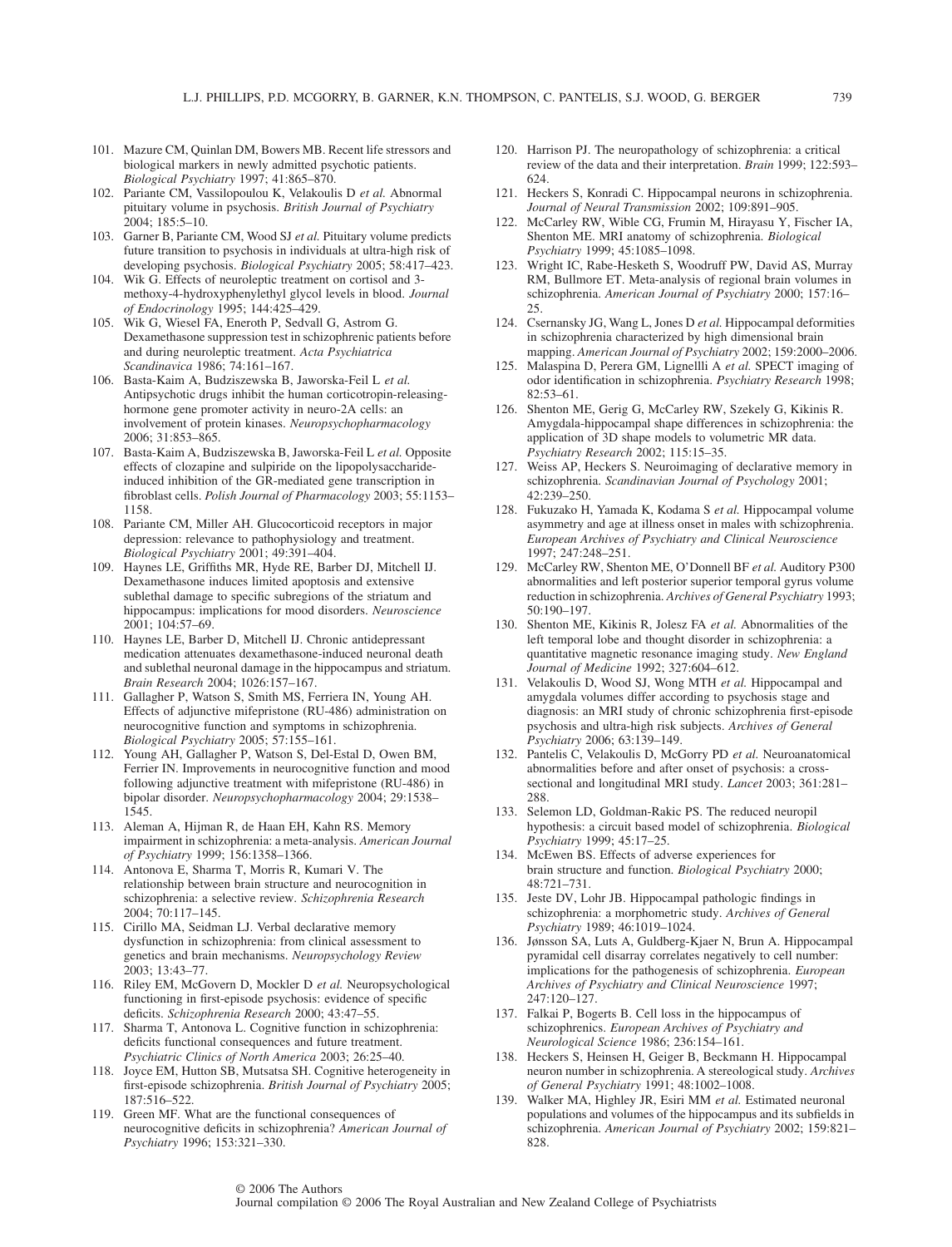- 140. Arnold SE, Franz BR, Gur RC *et al.* Smaller neuron size in schizophrenia in hippocampal subfields that mediate cortical– hippocampal interactions. *American Journal of Psychiatry* 1995; 152:738–748.
- 141. Benes FM, Sorensen I, Bird ED. Reduced neuronal size in posterior hippocampus of schizophrenic patients. *Schizophrenia Bulletin* 1991; 17:597–608.
- 142. Zaidel DW, Esiri MM, Harrison PJ. The hippocampus in schizophrenia: lateralized increase in neuronal density and altered cytoarchitectural asymmetry. *Psychological Medicine* 1997; 27:703–713.
- 143. Eastwood SL, Harrison PJ. Detection and quantification of hippocampal synaptophysin messenger RNA in schizophrenia using autoclaved formalin-fixed paraffin wax-embedded sections. *Neuroscience* 1999; 93:99–106.
- 144. Davidsson P, Gottfries J, Bogdanovic N *et al.* The synapticvesicle-specific proteins rab3a and synaptophysin are reduced in thalamus and related cortical brain regions in schizophrenic brains. *Schizophrenia Research* 1999; 40:23–29.
- 145. Vawter MP, Howard AL, Hyde TM, Kleinman JE, Freed WJ. Alterations of hippocampal secreted N-CAM in bipolar disorder and synaptophysin in schizophrenia. *Molecular Psychiatry* 1999;  $4.467 - 475$ .
- 146. Young CE, Arima K, Xie J *et al.* SNAP-25 deficit and hippocampal connectivity in schizophrenia. *Cerebral Cortex* 1998; 8:261–268.
- 147. Eastwood SL, Harrison PJ. Hippocampal and cortical growthassociated protein-43 messenger RNA in schizophrenia. *Neuroscience* 1998; 86:437–448.
- 148. Sherwood L. *Human physiology: from cells to systems.* St Paul, MN: West, 1989.
- 149. Lazarus RS, Folkman S. *Stress appraisal and coping.* New York: Springer, 1984.
- 150. McGorry PD, Chanen A, McCarthy E, Van Riel R, McKenzie D, Singh BS. Posttraumatic stress disorder following recentonset psychosis. An unrecognized postpsychotic syndrome. *Journal of Nervous Mental Disease* 1991; 179:253–258.
- 151. Shaw K, McFarlane AC, Bookless C, Air T. The aetiology of postpsychotic posttraumatic stress disorder following a psychotic episode. *Journal of Traumatic Stress* 2002; 15:39–47.
- 152. Brown G, Birley J. Crises and life changes and the onset of schizophrenia. *Journal of Health and Social Behaviour* 1968; 9:203–214.
- 153. Bebbington P, Wilkins S, Jones P *et al.* Life events and psychosis: initial results from the Camberwell Collaborative Psychosis Study. *British Journal of Psychiatry* 1993; 162:72–79.
- 154. Canton G, Fraccon IG. Life events and schizophrenia: a replication. *Acta Psychiatrica Scandinavica* 1985; 71:211–216.
- 155. Chaven BS, Kulhara P. A clinical study of reactive psychosis. *Acta Psychiatrica Scandinavica* 1988; 78:712–715.
- 156. Michaux WW, Gansereit KH, McCabe OL, Kurland AA. Psychopathology and measurement of environmental stress. *Community Mental Health Journal* 1967; 3:358–372.
- 157. Schwartz CC, Myers JK. Life events and schizophrenia: I: comparison of schizophrenics with a community sample. *Archives of General Psychiatry* 1977; 34:1238–1241.
- 158. Chung RK, Langeluddecke P, Tennant C. Threatening life events in the onset of schizophrenia, schizophreniform psychosis and hypomania. *British Journal of Psychiatry* 1986; 148:680–685.
- 159. Gruen R, Baron M. Stressful life events and schizophrenia: relation to illness onset and family history. *Neuropsychobiology* 1984; 12:206–208.
- 160. Jacobs S, Myers J. Recent life events and acute schizophrenic psychosis: a controlled study. *Journal of Nervous and Mental Disease* 1976; 162:75–87.
- 161. Mason O, Startup M, Halpin S, Schall U, Conrad A, Carr V. Risk factors for transition to first episode psychosis among individuals with 'at-risk mental states'. *Schizophrenia Research* 2004; 71:227–237.
- 162. Ventura J, Nuechterlein KH, Lukoff D, Hardesty JP. A prospective study of stressful life events and schizophrenic relapse. *Journal of Abnormal Psychology* 1989; 98:407–411.
- 163. Pallanti S, Quercioli L, Pazzagli A. Relapse in young paranoid schizophrenic patients: a prospective study of stressful life events P300 measures and coping. *American Journal of Psychiatry* 1997; 154:792–798.
- 164. Hirsch S, Bowen J, Emmani J *et al.* A one year prospective study of the effects of life events and medication in the aetiology of schizophrenic relapse. *British Journal of Psychiatry* 1996; 168:49–56.
- 165. Norman RMG, Malla AK. Stressful life events and schizophrenia: I: a review of the research. *British Journal of Psychiatry* 1993; 162:161–166.
- 166. Norman RMG, Malla AK. Subjective stress in schizophrenic patients. *Social Psychiatry and Psychiatric Epidemiology* 1991; 26:212–216.
- 167. Malla AK, Norman RMG. Relationship of life events and daily stressors to symptomatology in schizophrenia. *Journal of Nervous and Mental Disease* 1992; 180:664–667.
- 168. Beck J, Worthen K. Precipitating stress crisis theory and hopitalisation in schizophrenia and depression. *Archives of General Psychiatry* 1972; 26:123–129.
- 169. Hardesty J, Falloon IRH, Shirin K. The impact of life events stress and coping on the morbidity of schizophrenia. In: Falloon IRH, ed. *Family management of schizophrenia.* Baltimore, MD: Johns Hopkins University Press, 1985:137–152.
- 170. Myin-Germeys I, van Os J, Schwartz JE, Stone AA, Delespaul PA. Emotional reactivity to daily life stress in psychosis. *Archives of General Psychiatry* 2001; 58:1137–1144.
- 171. Clancy J, Crowe R, Winokur G, Morrison J. The Iowa 500: precipitating factors in schizophrenia and primary affective disorder. *Comprehensive Psychiatry* 1973; 14:197–202.
- 172. Ambelas A. Life events and mania: a special relationship? *British Journal of Psychiatry* 1987; 150:235–240.
- 173. Hillegers MH, Burger H, Wals M *et al.* Impact of stressful life events familial loading and their interaction on the onset of mood disorders: study in a high-risk cohort of adolescent offspring of parents with bipolar disorder. *British Journal of Psychiatry* 2004; 185:97–101.
- 174. Post RM. Transduction of psychosocial stress into the neurobiology and recurrent affective disorder. *American Journal of Psychiatry* 1992; 149:999–1010.
- 175. Hlastala SA, Frank E, Kowalski J *et al.* Stressful life events bipolar disorder and the 'kindling model'. *Journal of Abnormal Psychology* 2000; 109:777–786.
- 176. Johnson SL, Roberts JE. Life events and bipolar disorder: implications from biological theories. *Psychological Bulletin* 1995; 117:434–449.
- 177. Hirsch S, Cramer P, Bowen J. The triggering hypothesis of the role of life events in schizophrenia. *British Journal of Psychiatry* 1992; 161 (Suppl 18):84–87.
- 178. Rabkin J. Stressful life events and schizophrenia: a review of the research literature. *Psychological Bulletin* 1980; 87:408–425.
- 179. Norman RMG, Malla AK. Stressful life events and schizophrenia: II: conceptual and methodological issues. *British Journal of Psychiatry* 1993; 162:166–174.
- 180. Fowler D, Garety P, Kuipers E. *Cognitive behaviour therapy for psychosis: theory and practice*. Chichester: Wiley, 1995.
- 181. Haddock G, Morrison AP, Hopkins R, Lewis S, Tarrier N. Individual cognitive-behavioral interventions in early psychosis. *British Journal of Psychiatry* 1998; 172 (Suppl 33):101–106.
- 182. Hogarty GE, Anderson CM, Reiss DJ *et al.* Family psychoeducation, social skills training and maintenance chemotherapy in the aftercare treatment of schizophrenia. *Archives of General Psychiatry* 1991; 48:340–347.
- 183. Kuipers L, Bebbington P. *Working with families*. Chichester: Wiley, 1990.
- 184. McGorry PD, Henry L, Maude D, Phillips L. Preventivelyorientated psychological interventions in early psychosis. In: